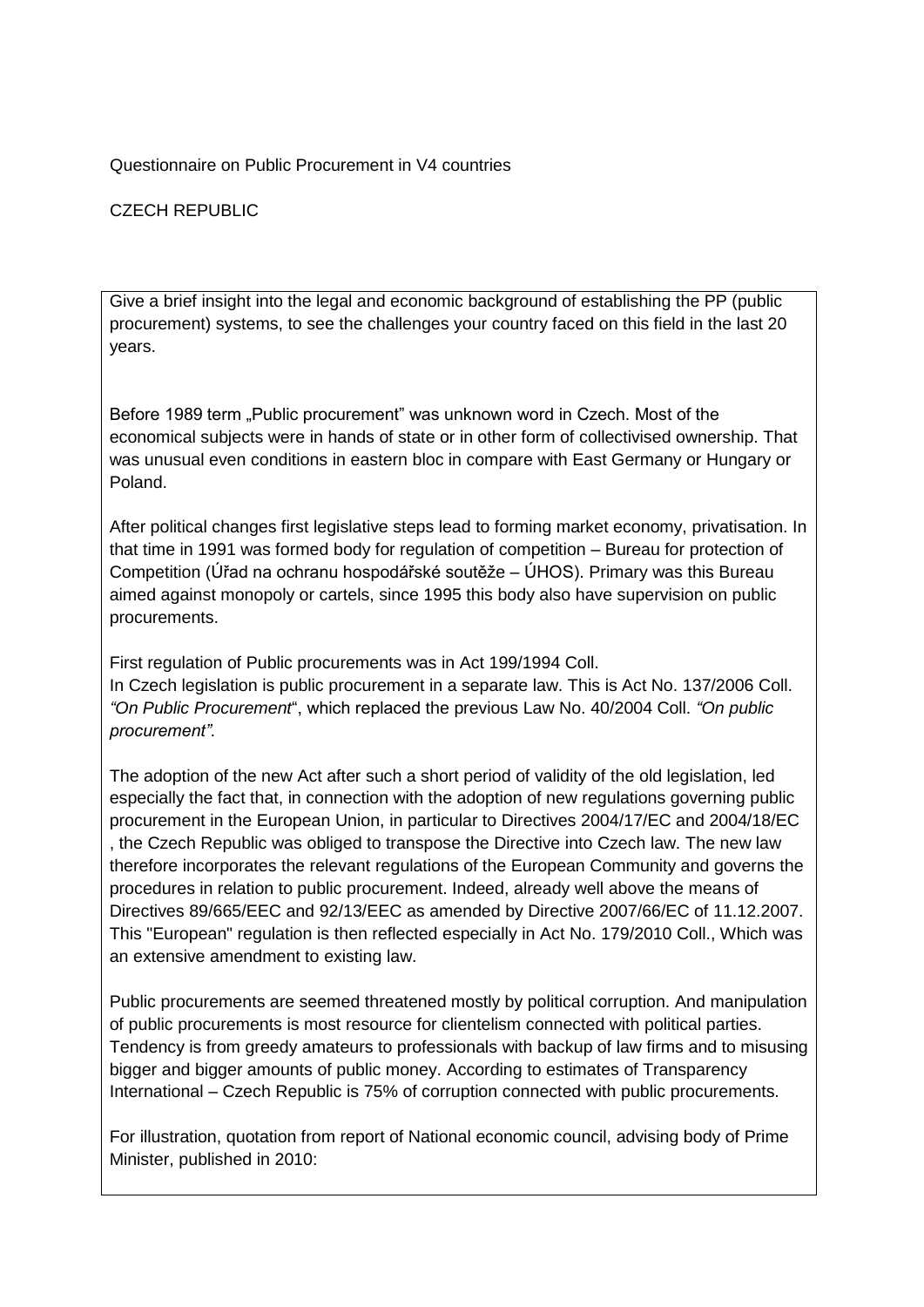You can sew custom-tailored to a specific firm, in accordance to the law on public procurement;

Passed in 2009 only 45% of the market through open public procurement procedure; One fifth of the procurement process is carried out only by offering a single source; Only 30% controlled entities somehow responds to the Highest Control Office and 40% of controls Bureau for protection of Competition. Financial control is formal.

I. Legal framework

Analysing the legal framework will be the fundamental part of this study. This part has to reveal the PP system of each country as a whole and identify similarities and differences between them, which may serve as the basis for further comparison. The legal framework defines the scope of each country's PP system.

1.

1. 1. Is there a separate body of law that regulates public procurement?  $(Y/N)$  | YES 1. 2. Identify the relevant national-level regulations [primary/secondary law]. If possible, insert a reference to the official English translation of each act and decree in effect. Identify if there were any major changes in the regulatory framework recently.

First regulation of Public procurements was in Act 199/1994 Coll.

In Czech legislation is public procurement in a separate law. This is Act No. 137/2006 Coll. *"On Public Procurement*", which replaced the previous Law No. 40/2004 Coll. *"On public procurement".*

The adoption of the new Act after such a short period of validity of the old legislation, led especially the fact that, in connection with the adoption of new regulations governing public procurement in the European Union, in particular to Directives 2004/17/EC and 2004/18/EC , the Czech Republic was obliged to transpose the Directive into Czech law. The new law therefore incorporates the relevant regulations of the European Community and governs the procedures in relation to public procurement. Indeed, already well above the means of Directives 89/665/EEC and 92/13/EEC as amended by Directive 2007/66/EC of 11.12.2007. This "European" regulation is then reflected especially in Act No. 179/2010 Coll., Which was an extensive amendment to existing law.

Here is English translation of act 137/2006, valid to 15. September 2010: <http://www.pppcentrum.cz/res/data/005/000738.pdf> translations does not cover main changes which were adopted by Czech parliament in January 2012.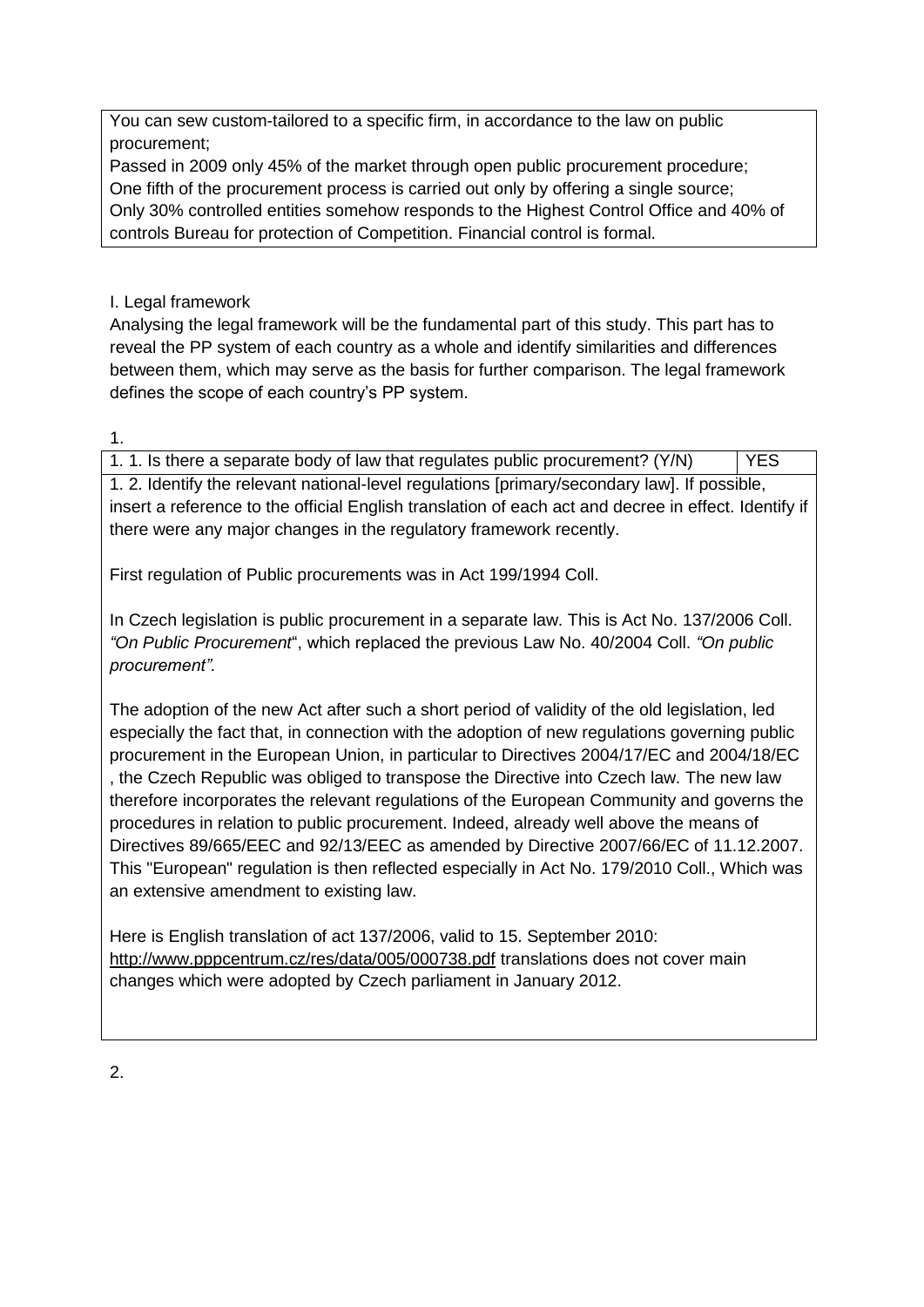2. Describe the scope of public procurement. Does it cover sub-national levels of government? Does it include coverage of all government procurement, including security and military procurement? Are there separate procurement rules established for parastatals?

The Contracting body – who is legally obliged to enter into the public procurement procedure is in paragraph 2 of act 137/2006 Coll. *"On Public Procurement*".

The Act defines three possible categories of contractors: Public contracting authority subsidised contracting entity and sector contracting entity.

The Public contracting authority

The law under the concept of public authority summarized the four possible sub-categories of buyers. These may be:

- Czech Republic,

- government funded organization,

- regional or local authority (municipality, county) or an organization with which performs the function of the founder of territorial self-governing unit,

- other legal entity if it also meets three basic conditions required by law: the legal entity with legal personality (is eligible to be a bearer of rights and duties)

- legal entity established to meet the needs of the public interest, not having industrial or commercial character (which does not matter if the person carries on business as defined above in addition to still other activities that do not seek to meet the needs of the public interest)

- this entity is largely financed and controlled by the State or other public authority or state or other public authority appointed or elected by more than half the members of its statutory, administrative or supervisory authority.

These categories define the only authority in general. Under the Public contracting authority and will include an organizational unit sponsor generally defined as follows. Contracting authority, for example, not only the Czech Republic as a state, but also its individual organizational units. Also in the case of local government units can be regarded as authority for its particular district or districts. The category of public authorities, however, will never come an individual.

## Subsidized entity

Subsidized by the contracting entity is any natural or legal person who commissions paid contract of more than 50% of the cash funds provided by the contracting authority if: exhaustively defined in terms of public works contracts of at least 125 451 000 CZK (near to 5 030 919 EUR, threshold public contracts),

exhaustively defined in terms of excess service contracts.

As regards the first condition is the fact that a person acquires defined public works contracts, it should be pointed out that the term does not only mean acquiring construction, but any works which relate to these objects. It should be borne in mind that this is the acquisition of construction of a minimum financial threshold required by law. In practice,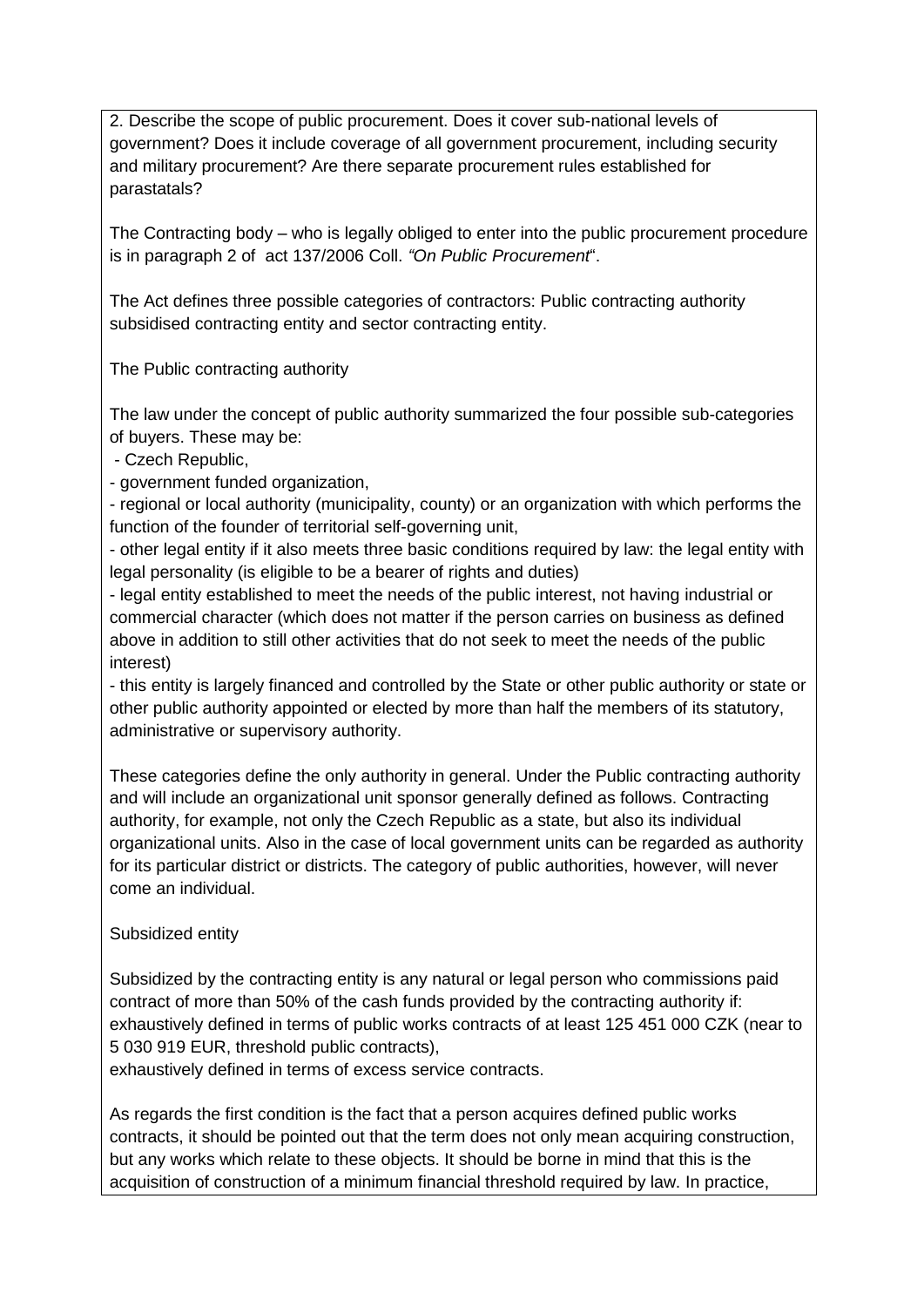most often are the constructions of any expensive modifications (e.g., total reconstruction of the building) will be rather exceptional.

Subsidized entity progresses further procurement in accordance with the provisions of the Act on public procurement applicable to the contracting authority (e.g. in case of time limits).

The sector contracting entity

Sectorial contracting authority is by law a person who performs any of the relevant activities referred to in § 4 of the Public Procurement Act and that this activity is performed by special or exclusive rights or over that person, if the contracting authority may directly or indirectly exercise a dominant influence.

The basic prerequisite for a person's status as a contracting sector is one of the performance of relevant activities defined in § 4 This means the relevant activities such as activities in the gas, heating, electricity, water, etc.

The central contracting body

The law also introduces the central authority, which allows sponsors to purchase goods, services or works through a central authority, without themselves having to go through the tender procedure. This leads to the central task of the client. The central authority can only be a contracting authority, the Act further restrict that person will be the central authority. Contracting entities shall close with a central authority before the centralized procurement contract, which modifies the conditions associated with the centralized award.

3.

3. 1. Was / is there any EU infringement case in progress against the government concerning PP? (Y/N) N

3. 2. Describe the cases briefly and indicate the violated EU regulations. (source: [http://ec.europa.eu/eu\\_law/infringements/infringements\\_en.html\)](http://ec.europa.eu/eu_law/infringements/infringements_en.html)

There are 37 cases on Court of Justice od European Union but none of them is connected with public procurements in any way.

| 4. 1. Please indicate if the following OECD principles are expressed by the national |              |  |
|--------------------------------------------------------------------------------------|--------------|--|
| regulations. (Y/N)                                                                   |              |  |
| 4. 1. 1. Transparency                                                                |              |  |
| 4. 1. 2. Good management                                                             | ◡            |  |
| 4. 1. 3. Prevention of misconduct                                                    | N            |  |
| 4. 1. 4. Accountability and control                                                  | $\checkmark$ |  |
| 4. 2. Are the following key recommendations of the OECD ensured by the relevant      |              |  |
| regulations? (Y/N)                                                                   |              |  |
| 4. 2. 1. Providing an adequate degree of transparency throughout the whole           |              |  |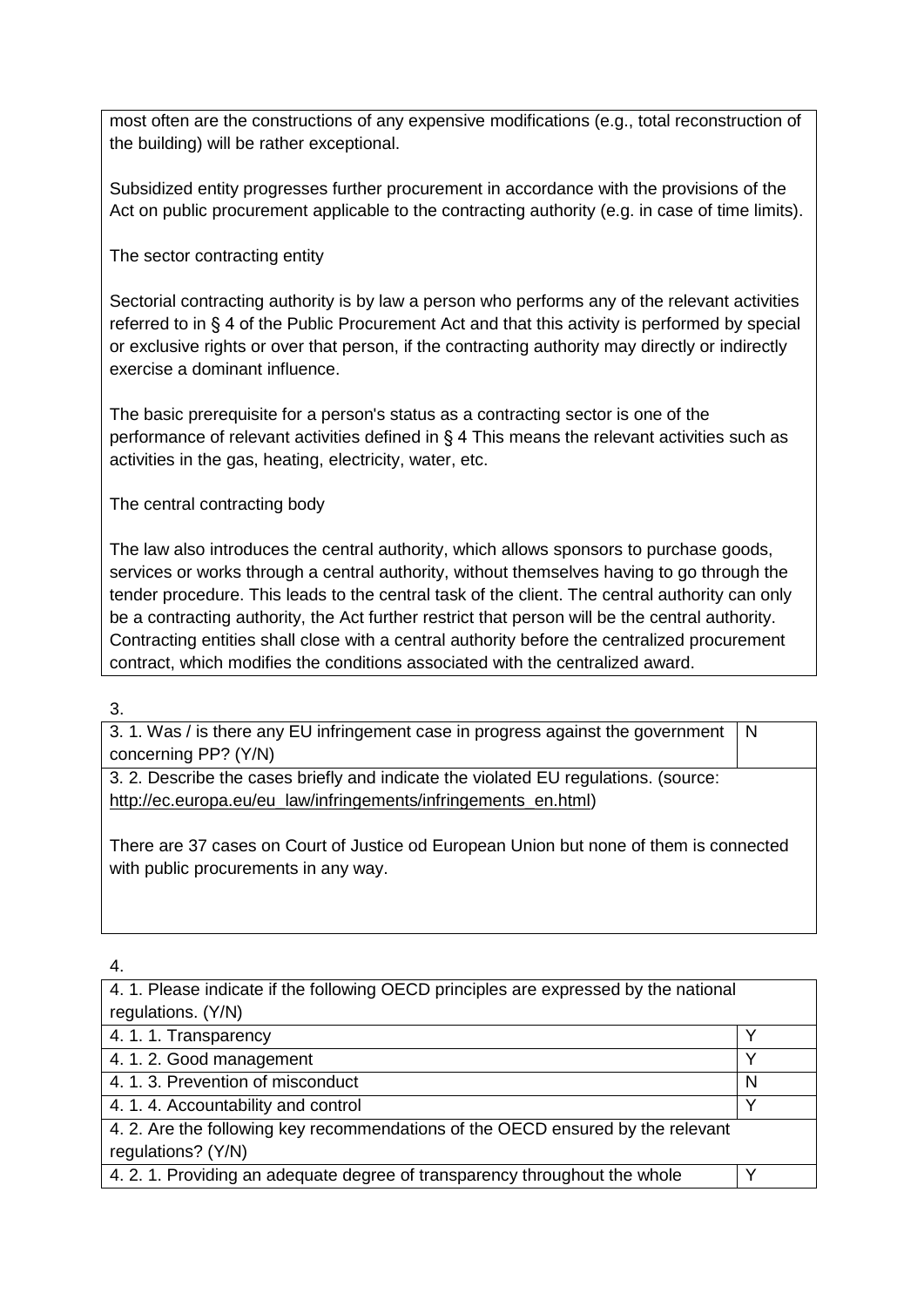| procurement cycle in order to promote fair and equitable treatment for potential<br>suppliers |                         |
|-----------------------------------------------------------------------------------------------|-------------------------|
| 4. 2. 2. Maximising transparency in competitive tendering and taking                          | $\mathsf{N}$            |
| precautionary measures to enhance integrity, in particular for exceptions to                  |                         |
| competitive tendering                                                                         |                         |
| 4. 2. 3. Ensuring that public funds are used in public procurement according to               | Y                       |
| purposes intended                                                                             |                         |
| 4. 2. 4. Developing a set of professional standards to enhance the knowledge,                 | N                       |
| skills and integrity of public procurement officials                                          |                         |
| 4. 2. 5. Putting mechanisms in place to prevent risks to integrity in public                  | $\overline{N}$          |
| procurement                                                                                   |                         |
| 4. 2. 6. Encouraging close co-operation between government and the private                    | Y                       |
| sector to maintain high standards of integrity, in particular in contract                     |                         |
| management                                                                                    |                         |
| 4. 2. 7. Providing specific mechanisms for the monitoring of public procurement               | Y                       |
| and the detection and sanctioning of misconduct in public procurement                         |                         |
| 4. 2. 8. Establishing a clear chain of responsibility together with effective control         | N                       |
| mechanisms                                                                                    |                         |
| 4. 2. 9. Handling complaints from potential suppliers in a fair and timely manner             | $\overline{\mathsf{Y}}$ |
| 4. 2. 10. Empowering civil society organisations, media and the wider public to               | $\mathsf{N}$            |
| scrutinise public procurement                                                                 |                         |
| 4. 3. If you have any remarks on the above listed principles and recommendations please       |                         |
| describe.                                                                                     |                         |
|                                                                                               |                         |
| General problem in control of public procurement is formalism and lack of clear               |                         |
| responsibility especially in cases when responsibility is divided between political body and  |                         |
| executive apparatus.                                                                          |                         |
|                                                                                               |                         |
| 4. 4. Indicate any other guiding principles expressed in the legal regulations.               |                         |
|                                                                                               |                         |
|                                                                                               |                         |
|                                                                                               |                         |

5.

5. 1. Which procurement methods are allowed by the national regulation? (e. g. open, restricted, negotiated, accelerated). List them.

Public Procurement Act distinguishes and provides the following types of award procedures:

(a) open procedure (§ 27),

(b) restricted procedure (§ 28),

(c) negotiated procedure with publication (§ 29),

(d) negotiated procedure without publication (§ 34),

(e) competitive dialogue (§ 35),

(f) Simplified below-the-threshold procedure (§ 38).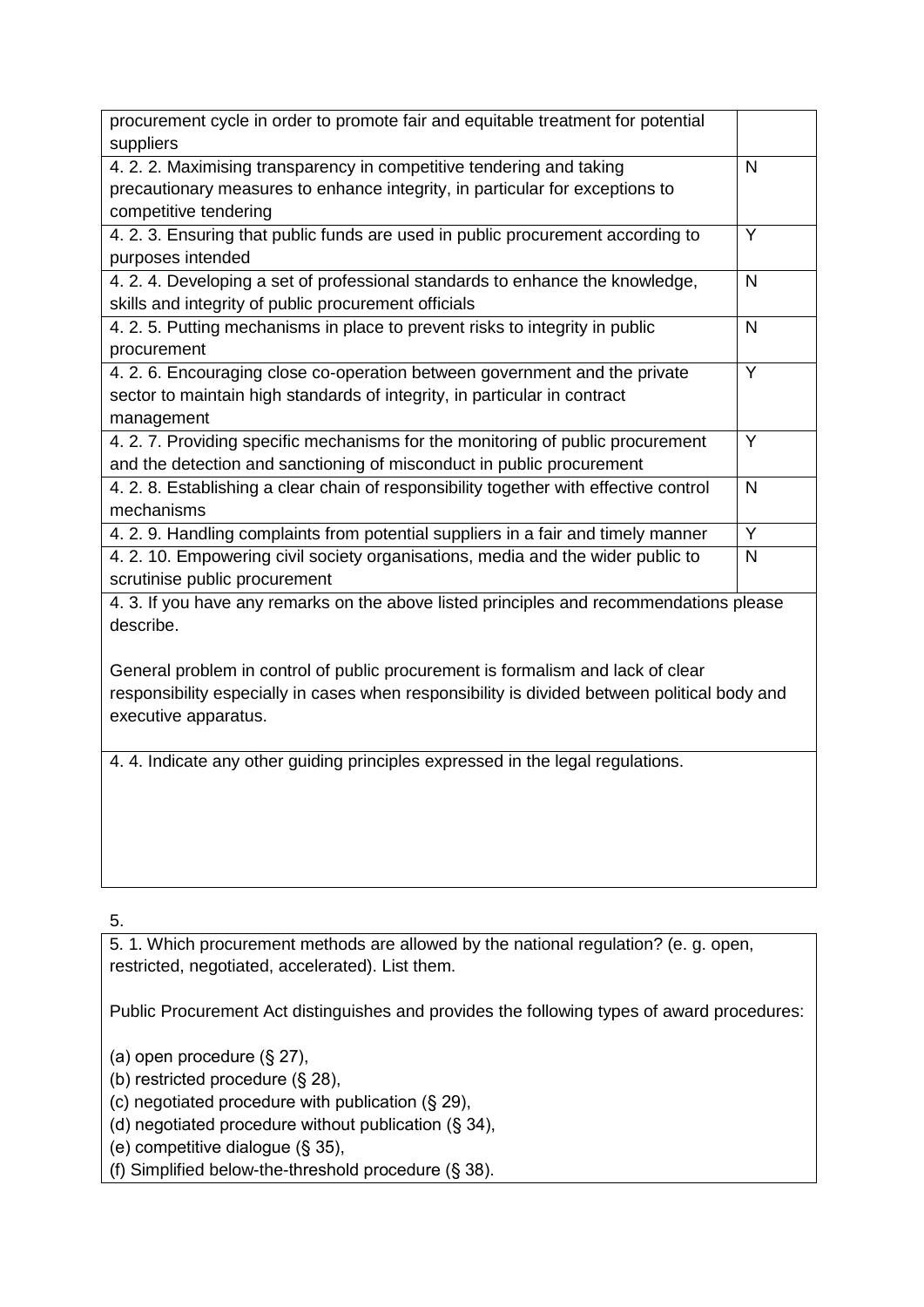Brief description of different types of competitions

#### Open procedure

The simplest type is an open tender procedure. In this type of competition contracting entity invite an unlimited number of suppliers (tenderers) to submit their tenders. Open procedure is unlimited tender; the tender shall be entitled to any person who has a tender interest.

#### Restricted procedure

In the strict management of the contracting entity invites an unlimited number of suppliers to submit applications to participate in restricted procedure. This type of procedure is in contrast to the open procedure restricted procurement procedure. Offer this type of proceeding may submit only those persons who have authority, at their request to participate in restricted procedure called.

Negotiated procedure with publication and without publication

Negotiated procedure with publication of a simpler and less formal method of procurement, the contracting entity has unlimited invites suppliers to apply for participation in this proceeding. Invited applicants submit an offer on the basis of contracting with them to discuss further the specific terms of the contract.

Negotiated procedure without publication is the simplest and least formal method of procurement. In the negotiated procedure without publication of the contracting authority direct calls to one or more suppliers to negotiate. Candidates do not serve as its offer, but contracting with them directly instead of negotiating.

Major amendment No. 179/2010 Coll. Significantly modified in order to enter the regime of negotiated procedure (with publication without publishing) when:

a) New has authority to enter a negotiated procedure with publication also re-order if the lower tier in the simplified procedure should be made only incomplete or unacceptable (to date this option is valid only for the open procedure, restricted procedure and competitive dialogue);

b) contracting authority can enter the negotiated procedure without publication of a contract also repeated if the lower tier simplified procedures have been submitted or no tenders were submitted, the offer not meeting the subject of the contract. (Previously this option was only valid for open, restricted and negotiated procedures with publication)

c) negotiated procedure without publication can now enter new works and services only if it is a "similar works or services, as in the original public contract and the corresponding original public contract";

d) contracting authority has the option of negotiated procedure without publication of a new type works and services in connection with the simplified sublimit proceedings. (Previously this option was only valid for open and restricted procedure).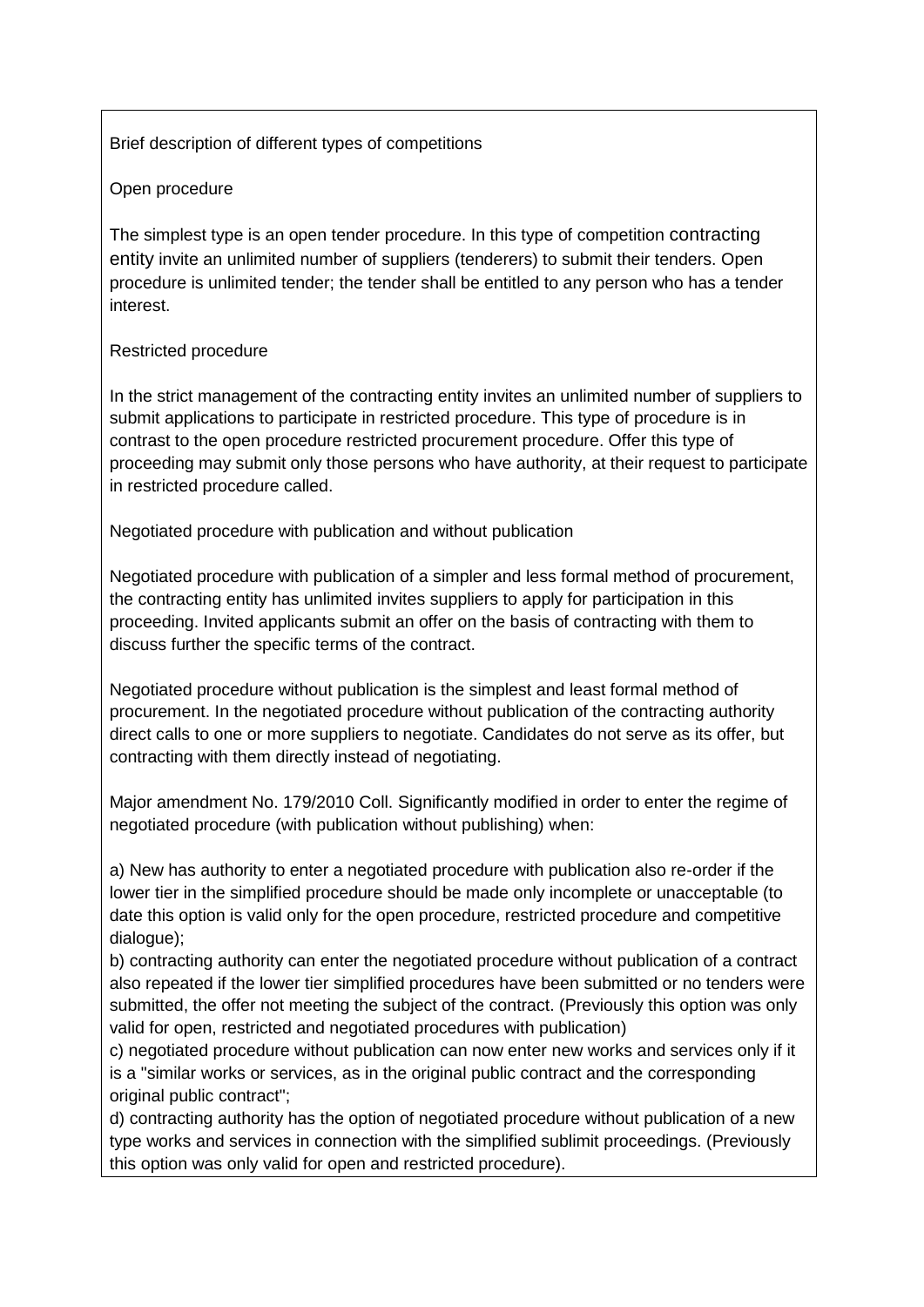## Competitive Dialogue

Contracting authority on the basis of competitive dialogue notice invites unrestricted number of applicants to submit applications to participate in this proceeding and to demonstrate competence. After assessing the qualifications of candidates such authority shall invite the applicant to participate in competitive dialogue to find one or more suitable solutions of the public contract. After finding a solution to this authority shall invite all interested persons originally invited to tender, with the fact that these bids are to respect the authority chosen solution.

Simplified below-the-threshold procedure

In a simplified lower tier management authority shall invite at least five candidates to tender for contracts below the threshold performance. The new authority is an obligation to publish a written invitation to tender in the lower tier simplified procedure for your profile on the Internet, new authority for the obligation to receive and evaluate bid contractor who was not invited to tender in the lower tier simplified procedure. The new management cannot be simplified sublimit cancelled only at the will of the contracting authority - must be met any lawful reason.

With the new limit for the simplified treatment in the case of the so-limit orders, they can apply and get their bodies that were not addressed directly the sponsor to submit a bid and the contracting entity shall also assess the supply of these entities. Such a measure increases equality and eliminating discrimination against candidates those who formerly were the sponsor invitation to tender and hence could not participate in the procurement procedure.

Y

5. 2. Are conditions for use of various procurement methods clearly established? (Y/N)

5. 3. Is there an explicit requirement that open competitive bidding is the preferred or default method? (Y/N) N

5. 4. Describe these.

5. 5. Specify the relevant thresholds by types (min/max) and relevance (goods, works, and services). [Insert extra rows/columns if needed]

| type           | goods |         | services |         | construction) |         |
|----------------|-------|---------|----------|---------|---------------|---------|
|                |       |         |          |         |               |         |
|                | min   | max     | min      | max     | min           | max     |
| Small scale    | $0,-$ | 2.000.  | 0.-      | 2.000.  | $0,-$         | 6.000.  |
| (not regulated |       | $000,-$ |          | $000,-$ |               | $000,-$ |
| by PP act)     |       | Kć      |          | Kć      |               | Kč      |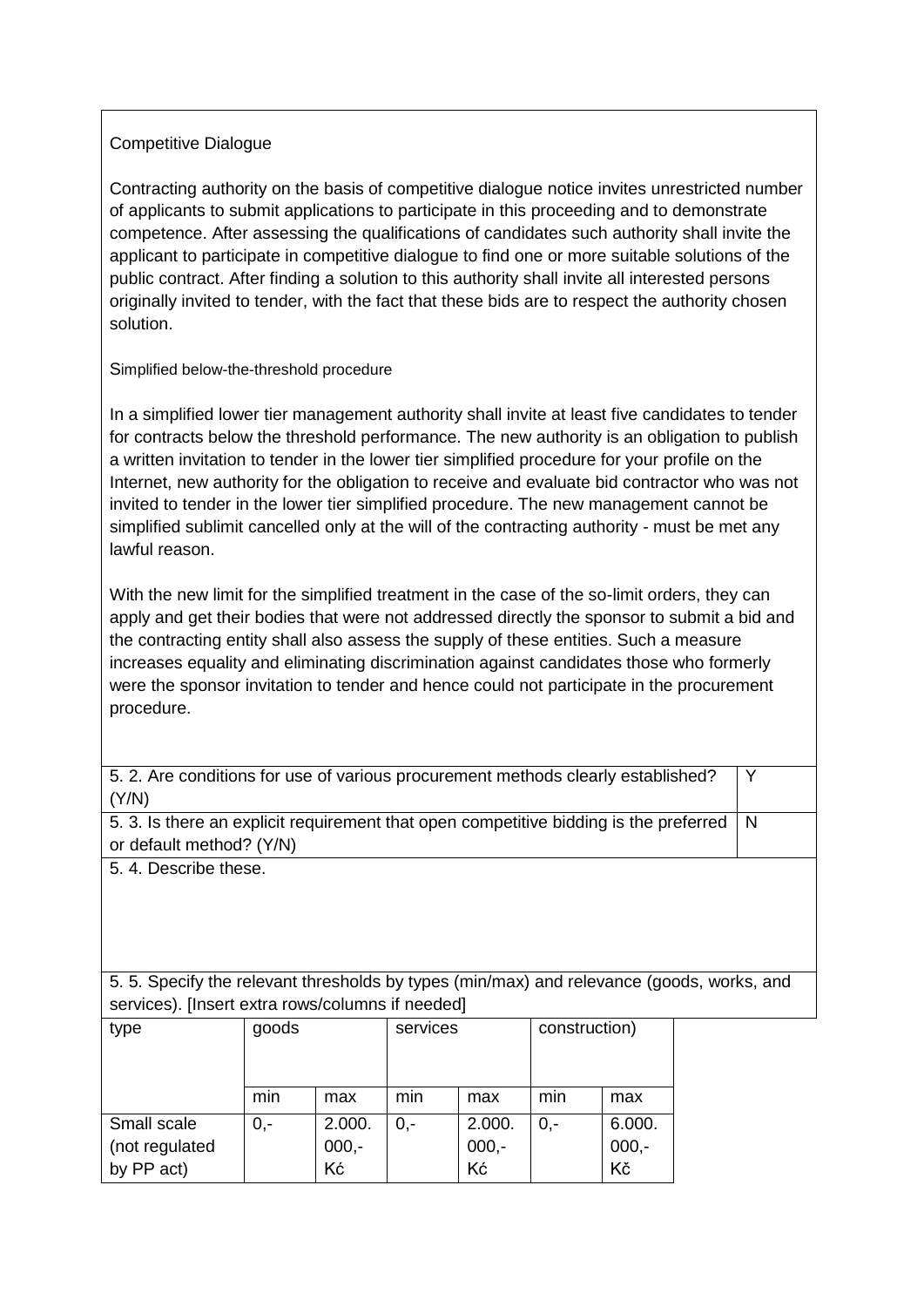| 2.000.  | 3,236. | 2.000.  | 3,236. | 6.000.  | 125,45 |
|---------|--------|---------|--------|---------|--------|
| $000,-$ | 000    | $000,-$ | 000    | $000,-$ | 1.000  |
| Kć      |        | Kć      |        | Κč      |        |
| 3,236.  |        | 3,236.  |        | 125,45  |        |
| 000     |        | 000     |        | 1.000   |        |
|         |        |         |        |         |        |
| 4,997.  |        | 4,997.  |        | 125,45  |        |
| 000     |        | 000     |        | 1.000   |        |
|         |        |         |        |         |        |
| 10,020  |        | 10,020  |        | 125,45  |        |
| .000    |        | .000    |        | 1.000   |        |
|         |        |         |        |         |        |
|         |        |         |        |         |        |

For Construction procurements in thresholds over 20.000.000,- CZK are the same rules like for Over limit procurements, with this exception that they can´t should be published on European level.

If thresholds of procurement is over 500.000.000,- CZK and contract is at least for 5 years The Public contracting authority have to ask Ministry of Finance for statement.

## 6.

6. Do legal provisions stipulate the use of new and innovative techniques in PP process (automatic or e-procurement)?

act 137/2006 Coll. *"On Public Procurement*" paragraphs 96 and 97

Electronic marketplace (electronic auctions)

The aim is to enable electronic auction the contracting authority in the final stage of the procurement procedure to achieve financial savings in a transparent manner. The electronic auction is the Institute, which is not a separate procurement procedure, but based on an extension of the process and within the standard procurement procedures; the sponsor may apply in the final stage of the procedure. Therefore, if the sponsor decides to use an electronic auction, electronic auctions are becoming a tool for evaluation of bids, and the result is the basis for the decision of the evaluation committee, respectively. clients, who have no other choice but to declare such an outcome. Prerequisite for the use of electronic auctions is the publication of this fact at the beginning of suppliers tendering procedure.

The sponsor is entitled to hold an electronic auction in all kinds of tender, except only the negotiated procedure without publication of a competitive dialogue. In these two cases cannot use an electronic auction. An electronic auction can also be used for public works or services designed to transactions involving intellectual property rights. However, this restriction cannot be interpreted too broadly, as public contracts whose subject matter relates to intellectual property rights, the whole series. This limitation would be directed primarily to such contracts, under which there is a certain author's work and the author's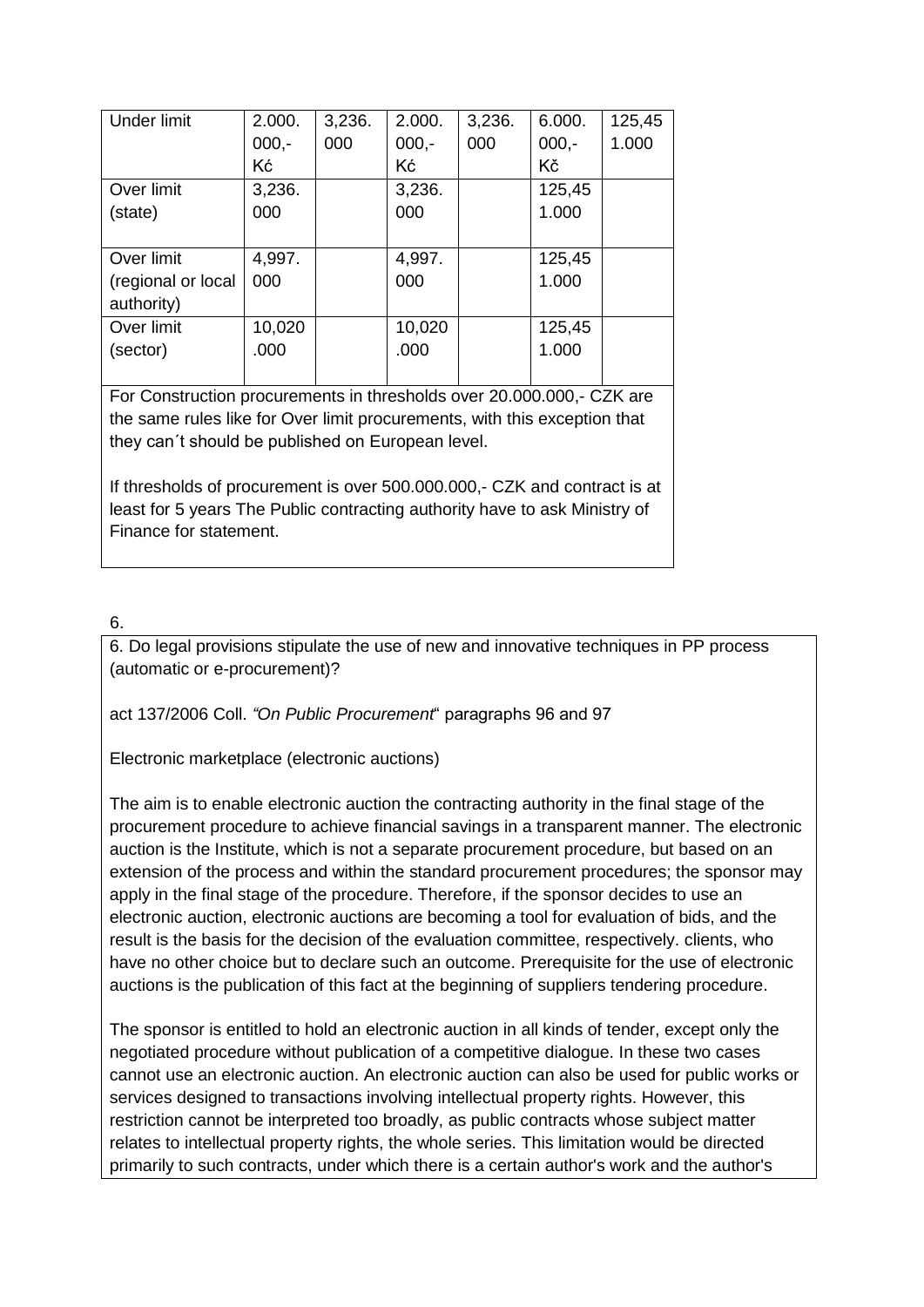work is the primary target customer. An example would be a public contract for the original project or architectural studies.

Public Procurement Act also provides minimum information that the contracting authority shall indicate in the specifications. The sponsor is primarily required in the tender evaluation criteria indicate conditions whose values will be the subject of electronic auction. These criteria can only be quantifiable criteria, ie. Criteria are expressed numeric value.

The sponsor must disclose the identity of the participants in the electronic auction of any of its phases. On the contrary, throughout the electronic auction is obliged to disclose information about candidates to his present or currently ranking the best auction values. But it must not disclose such data, from which we could deduce the identity of applicants with the best auction values.

The electronic auction may result in several possible ways. The sponsor is obliged to provide relevant information about a termination of the electronic auction and it has already sent the challenge before the actual auction. Possible ways to end e-auctions are therefore: at the end of a predetermined day and hour

termination, if the sponsor does not receive any new auction values after the end of exhaustion (known in advance) the number of auction rounds

## 7.

7. 1. Describe the system of administrative or judicial review/appeal. Is it fair and adequate?

In compliance with the law during the selection process overseen by the Protection of Competition (the "Office"). He then examines the legality of acts of authority to ensure that the guidelines applicable to the selection process, therefore the principle of transparency, equal treatment and non-discrimination. Tenderer who feels the procedure damaged the authority of their rights, the primary sponsor to submit justified objections against the procedure. IF this procedure does not lead to a successful conclusion and settlement of the dispute between the applicant and the sponsor, the applicant may lodge a complaint to the Office for Protection of Competition.

Office for Protection of Competition initiates the procedure for review of the acts of the contracting authority either on its own initiative or on application and the complainant (tenderer). Office design can be brought against any of the contracting entity, as a result threatens or has suffered loss to the petitioner's rights, in particular against:

- award conditions
- content of the notice or invitation to open tender
- exclusion of candidates from the award procedure
- decision on selecting the best bid
- use the type of procurement procedure

7. 2. Specify the legal sanctions (penalties etc.) of violating legal regulations regarding public procurements.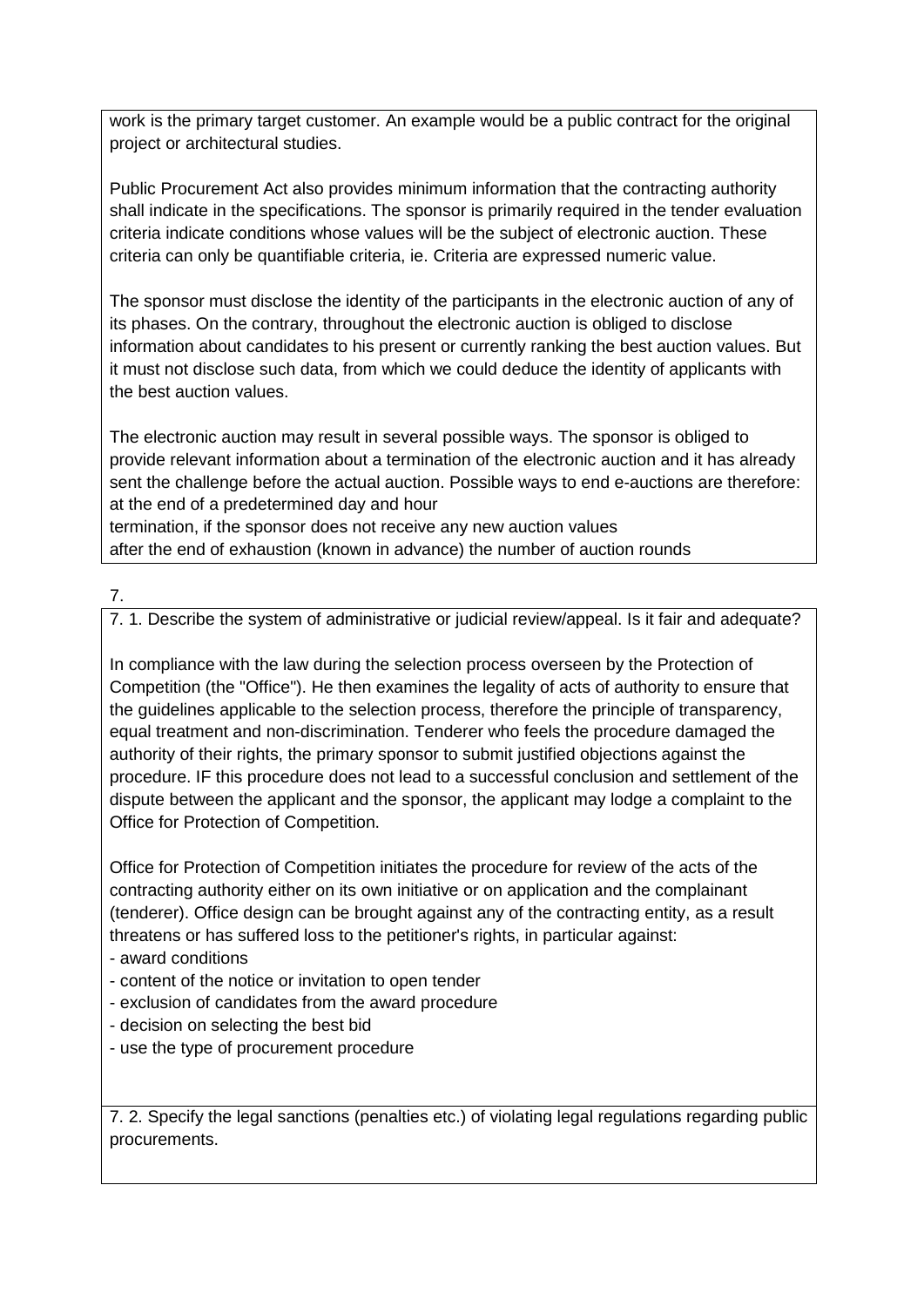The Authority may decide to breach the law by the contracting authority to enter into a contract that prohibits the procurement procedure or cancel the award procedure or just a single act of authority. In the event that the contract for performance of the contract has been concluded, the Office will decide by imposing a ban to perform the contract if the tender during the committed administrative offense.

In relation to the new Authority contractor has the opportunity to ban the performance of public contracts, supplier, and if the Contractor shall submit to demonstrate compliance with qualification information or documents which do not reflect reality and should or could affect the assessment of qualifications suppliers in the procurement procedure or fails to file a request for a change registration of qualified suppliers, if such change would result in failure to establish eligibility criteria. For this ban on the performance of contracts by suppliers caught on the general term "black list".

8.

| 8.1. Are there minimum time limits for the receipt of tenders required                     | Y     |       |
|--------------------------------------------------------------------------------------------|-------|-------|
| for public procurements below EU-threshold? (Y/N)                                          |       |       |
| 8. 2. If so, specify by types and conditions of procurement. [Insert extra rows if needed] |       |       |
| time limits for receipt of requests to participate in the tender (public authority)        |       |       |
| type of procurement                                                                        | over  | under |
|                                                                                            | limit | limit |
| open procedure                                                                             |       | 52    |
| restricted procedure                                                                       | 37    | 15    |
| negotiated procedure with publication                                                      | 37    | 15    |
| negotiated procedure without publication                                                   |       |       |
| competitive dialogue                                                                       | 37    | 15    |
| simplified below-the-threshold procedure                                                   |       |       |
| negotiated procedure with publication in case of need                                      | 15    | 10    |
|                                                                                            |       |       |
|                                                                                            |       |       |

time limit for the tender documentation

Time limit for receipt of requests for participation is now also explicitly set a time limit for providing the tender documentation by the sponsor individual candidates. Time limits for:

a) Sending tender documents in paper form to the supplier's request promptly, the contract documents in electronic form shall provide the Contracting Authority no later than 6 days and simplified management of lower tier within 2 working days of receipt of written request from the supplier.

b) sending or qualification documentation in paper or electronic form suppliers promptly, no later than 6 working days of receipt of the written request of the supplier;

c) additional information on the tender conditions within 5 working days of receipt of the request of the supplier; the shortened time limits within 3 working days;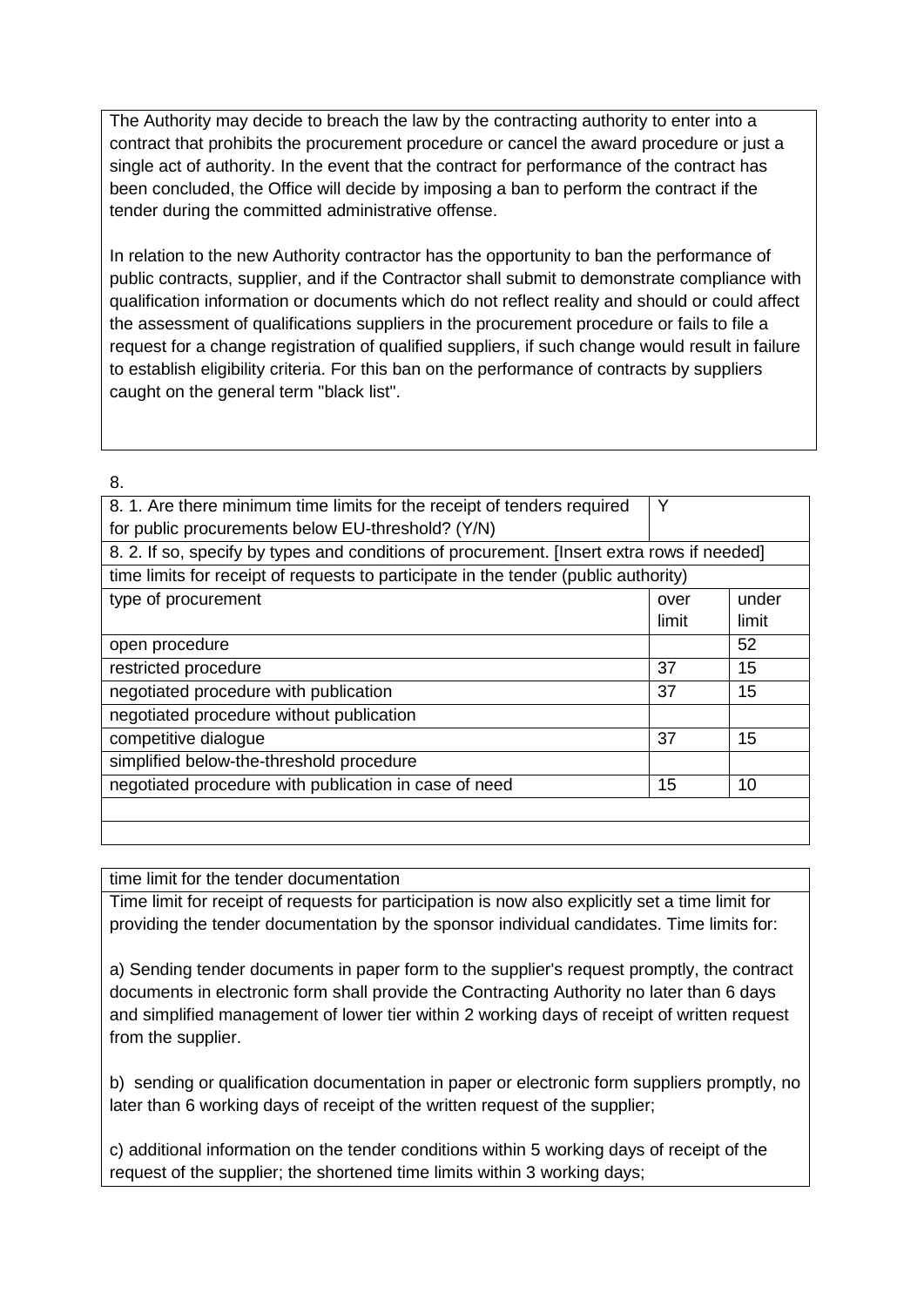d) Sending additional information on the requirements for qualification within 3 working days of receipt of the request of the supplier; the shortened time limits within 2 working days.

Time limits for submission of tenders (public authority)

The minimum period for submission of bids is then determined in the following table. In the case of competitive dialogue, negotiated procedure with publication or negotiated procedure without publication, the contracting authority deadline for submission of bids at its discretion, in those cases the minimum period set by law. The sponsor, however, has set a deadline for submission of tenders so as to respect the legal principle of a reasonable length of time with respect to the subject contract.

| type of procurement                                              | over              | under              |
|------------------------------------------------------------------|-------------------|--------------------|
|                                                                  | limit             | limit              |
| open procedure                                                   | 52                | 22                 |
| restricted procedure                                             | 40                | 15                 |
| restricted procedure, provided for overriding objective reasons  | 10                | $\overline{7}$     |
| cannot keep time min. 40 days (threshold public contracts) or 15 |                   |                    |
| days (below the threshold public contract)                       |                   |                    |
| simplified procedure cannot be below the threshold               | <b>Not</b>        | 15                 |
|                                                                  | possible          |                    |
| simplified sublimit proceedings if the overriding objective      | <b>Not</b>        | $\overline{7}$     |
| reasons cannot set a deadline min. 15 days                       | possible          |                    |
|                                                                  | at the discretion |                    |
| competitive dialogue                                             |                   | of the contracting |
|                                                                  | authority         |                    |
| negotiated procedure with publication                            | at the discretion |                    |
|                                                                  |                   | of the contracting |
|                                                                  | authority         |                    |
| negotiated procedure without publication                         | at the discretion |                    |
|                                                                  |                   | of the contracting |
|                                                                  | authority         |                    |
|                                                                  |                   |                    |

Deadlines for receipt of requests to participate in the tender (sector contracting entity)

The legislation limits the award procedure for the contracting sector is to some extent consistent with the legislation applicable to the contracting authority. Similar to the contracting authority, the authority for the sector are the fundamental principle that the period must be determined with respect to the subject contract. Otherwise, the deadline set for the sector contracting entity, there are some differences. One difference is the fact that the deadline for submission of tenders in restricted procedure and negotiated procedure with publication can also be determined by agreement of all contracting sector candidates. Such time limits shall be the same for all candidates; it is not possible under such an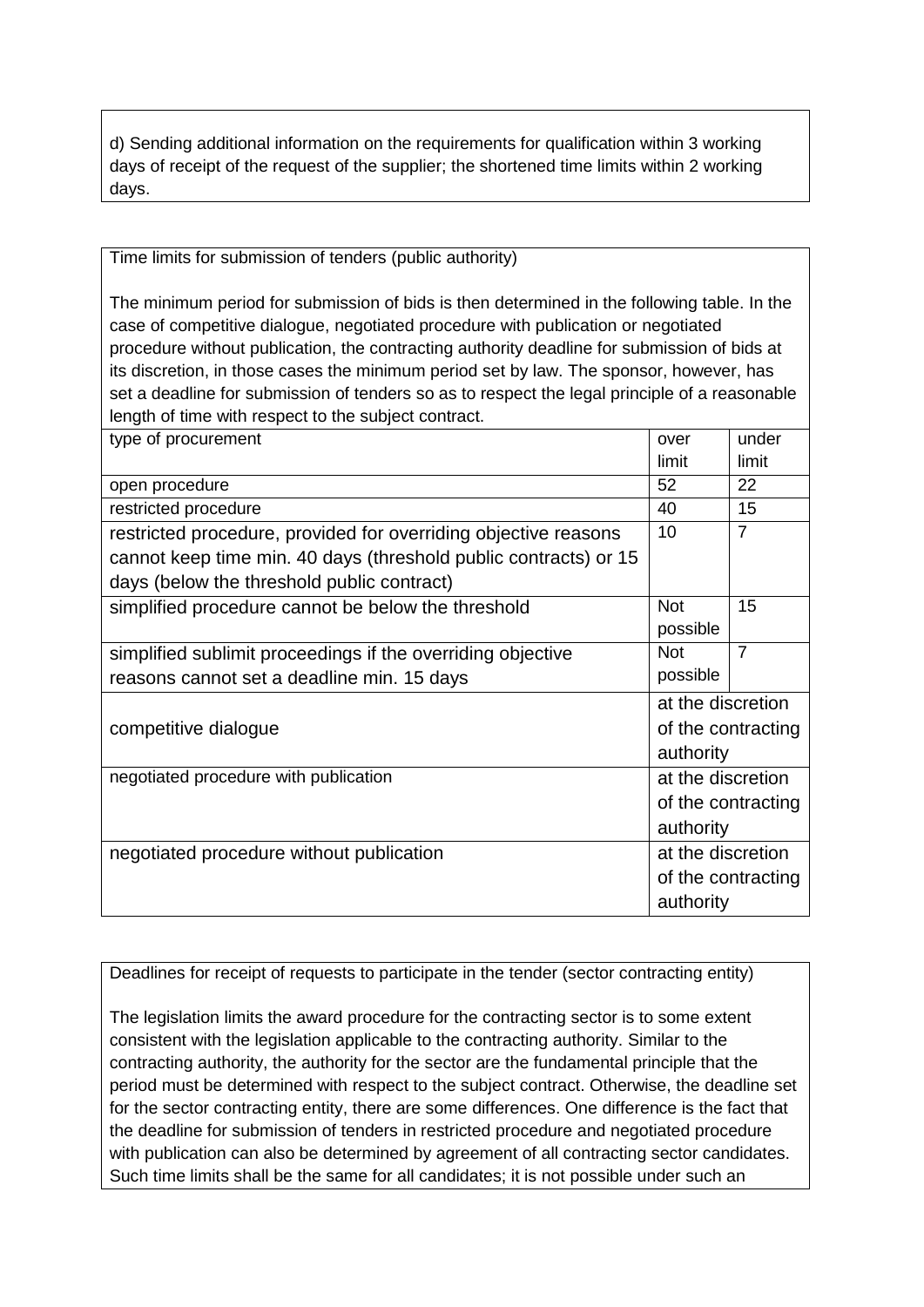| agreement to negotiate with the candidate's different periods. Minimum time limit for       |                    |  |
|---------------------------------------------------------------------------------------------|--------------------|--|
| requests to participate in restricted procedure or negotiated procedure with publication or |                    |  |
| time limit for receipt of confirmation of interest to participate in the following table:   |                    |  |
| type of procurement                                                                         | over limit         |  |
| restricted procedure                                                                        | 37                 |  |
| restricted procedure, provided for overriding objective reasons cannot                      | 22                 |  |
| keep time min. 37 days                                                                      |                    |  |
| negotiated procedure with publication                                                       | 37                 |  |
| negotiated procedure with publication, if the overriding objective                          | 22                 |  |
| reasons cannot keep time min. 37 days                                                       |                    |  |
| confirm interest in participating                                                           | 37                 |  |
| confirm interest in participating if the overriding objective reasons                       | 22                 |  |
| cannot keep time min. 37 days                                                               |                    |  |
|                                                                                             |                    |  |
| negotiated procedure without publication                                                    | at the discretion  |  |
|                                                                                             | of the contracting |  |
|                                                                                             | authority          |  |
|                                                                                             |                    |  |

Deadlines for submission of tenders (sector contracting entity)

The minimum period for submission of tenders in restricted procedure and negotiated procedure with publication set for the case if the option purchaser chooses a sector agreement with the tenderer not to use or if the applicant has agreed to a deadline. The time limits specified sector contracting entity shall be proportionate and must respect the particular legal principle of fair length limit with respect to the subject contract.

| open procedure                                            | 52 |
|-----------------------------------------------------------|----|
| restricted procedure                                      | 24 |
| negotiated procedure with publication                     | 24 |
| restricted procedure, where justified,                    | 10 |
| negotiated procedure with publication, in justified cases | 10 |

9.

| 9. Is there a legal or regulatory requirement for public disclosure of |  |
|------------------------------------------------------------------------|--|
| procurements /related legal texts and statistical data? (Y/N)          |  |

10.

10. Are there provisions regarding preferences for particular categories of suppliers (sp. preferential treatment of local bidders) and/or categories of goods, works and services (cf. private sector provision/operation of power, water or other infrastructure facilities)? If so, specify.

YES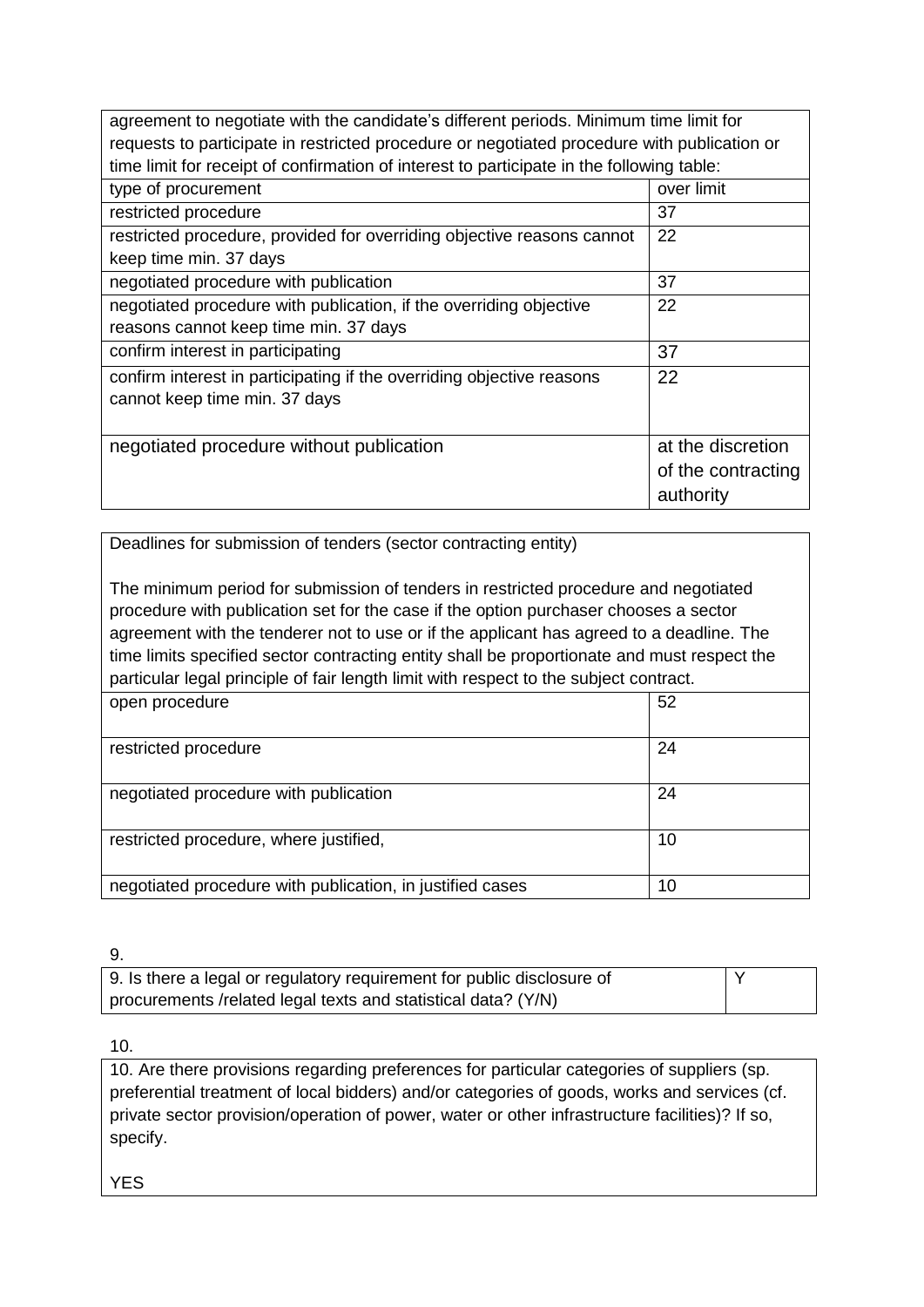§ 101 Preference for Economic Operators Employing Handicapped People

## 11.

11. 1. Are there any explicit anti-corruption / transparency rules - as part of the framework regulation? If so, specify the essential features.

Except simple Bribery in [Criminal Code](http://www.ilo.org/dyn/natlex/natlex_browse.details?p_lang=en&p_country=CZE&p_classification=01.04&p_origin=COUNTRY&p_sortby=SORTBY_COUNTRY) Act No. 40/2009 is there a crime § 256 - Negotiation advantages in procurement and § 257 Manipulation with procurement.

Study on that issue:<http://ies.fsv.cuni.cz/sci/publication/show/id/4063/lang/cs> 11. 2. Is there a conflict of interest policy in effect? If so, describe the essential features.

ACT 159/2006 Coll. On Conflict of Interest

#### $§$  2 public official

a) dealt with the financial resources of the public administration as a principal operations within the meaning of the Act on Financial Control, financial operations, if the value exceeds 250 000 CZK,

b) directly involved in decisions concerning the award of public contracts or decisions in the exercise of rights and obligations of the contracting authority in the implementation of procurement contracts

c) take decisions in administrative proceedings, except for block management, or

d) participates in the conduct of criminal prosecutions.

# § 6

Public official referred to in § 2, paragraph 1 point. c) To m) and 2 point. b) to e) may not be for 1 year from the termination of their work or become a partner in the bodies of legal persons employed or to conclude a labour relationship with the employer engaged in business activities, if such legal person or an employer in the last 3 years before the end of the function of public officials have contracted with the State, local government unit or entity established or constituted by law or established by the State or local government, it was the excess of the contract, and if the public official or institution in which the public official acted on this contract settled .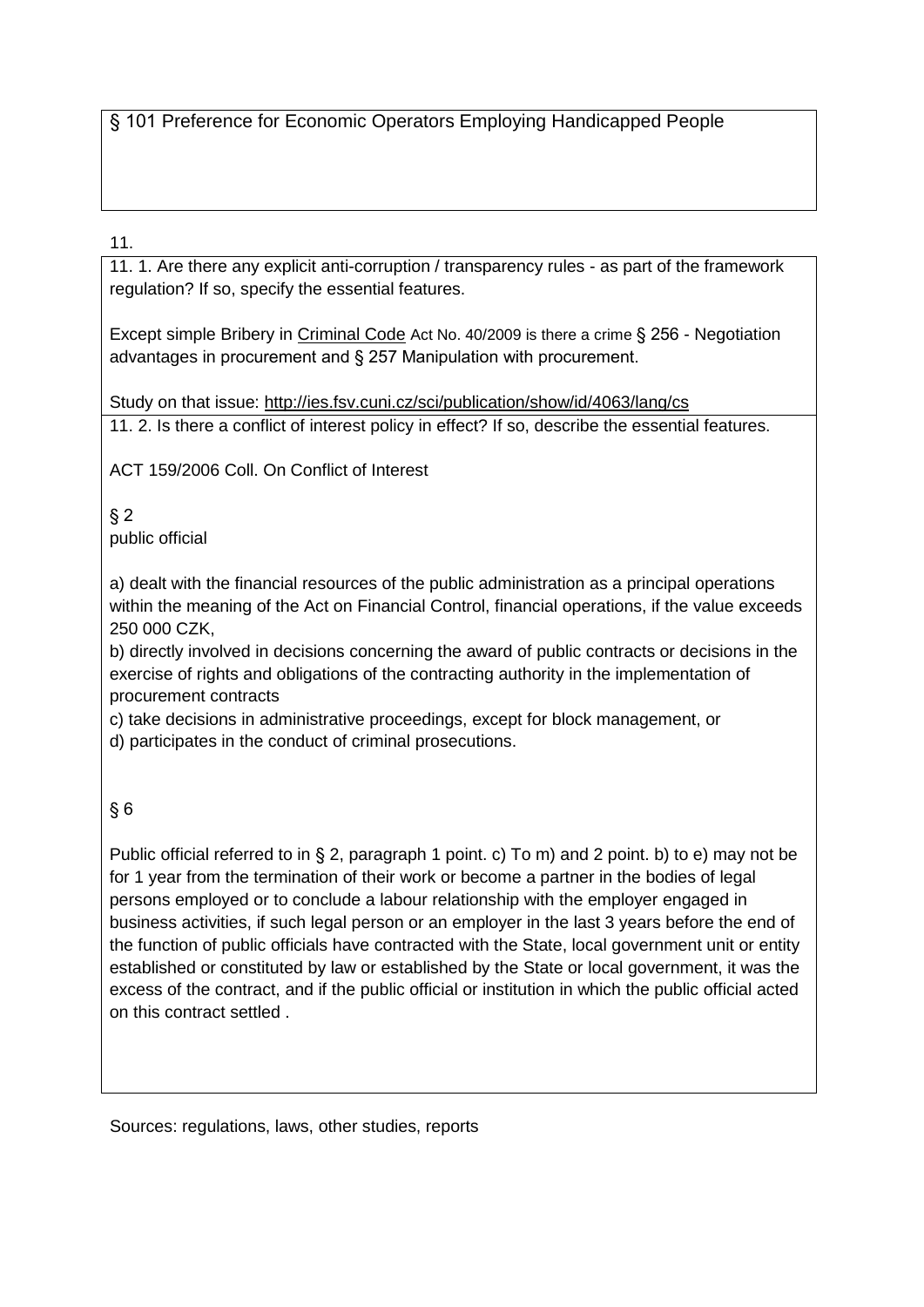II. Institutional framework

The institutional framework introduces the public entities taking part in PP procedures, and the managerial framework.

1.

1. 1. Name the institutions/authorities in charge of PP in your country. Describe their duties and responsibilities. Quote the legal sources of the infrastructional framework.

Ministry of regional development

Czech Post – administrator of PP publishing subsystem [www.centralniadresa.cz](http://www.centralniadresa.cz/) Bureau for protection of Competition – administrative control of PP [www.compet.cz](http://www.compet.cz/) The Supreme Audit Office –control of state institutions <http://www.nku.cz/>

1. 2. Is the procurement system in your Country centralized or decentralized?  $(C/D)$ 

1. 3. Is there a central tender board or authority?  $(Y/N)$ 

2.

2. 1. Is there an entity with oversight responsibilities for procurement functions throughout public administration (e.g., with primary regulatory powers, responsible for harmonization of rules and monitoring of compliance)? If so, identify and describe responsibilities and structure.

Y

Y

Ministry of regional development - responsible for harmonization of rules and monitoring of compliance

Bureau for protection of Competition – administrative control of PP

2. 2. Are procurement decisions overridden by higher governmental agencies? (Y/N)

2. 3. If so, by whom?

Bureau for protection of Competition (UHOS)

In compliance with the law during the selection process overseen by the Protection of Competition (the "Office"). He then examines the legality of acts of authority to ensure that the guidelines applicable to the selection process, therefore the principle of transparency, equal treatment and non-discrimination. Tenderer who feels the procedure damaged the authority of their rights, the primary sponsor to submit justified objections against the procedure. IF this procedure does not lead to a successful conclusion and settlement of the dispute between the applicant and the sponsor, the applicant may lodge a complaint to the Office for Protection of Competition.

Office for Protection of Competition initiates the procedure for review of the acts of the contracting authority either on its own initiative or on application and the complainant (tenderer). Office design can be brought against any of the contracting entity, as a result threatens or has suffered loss to the petitioner's rights, in particular against: - award conditions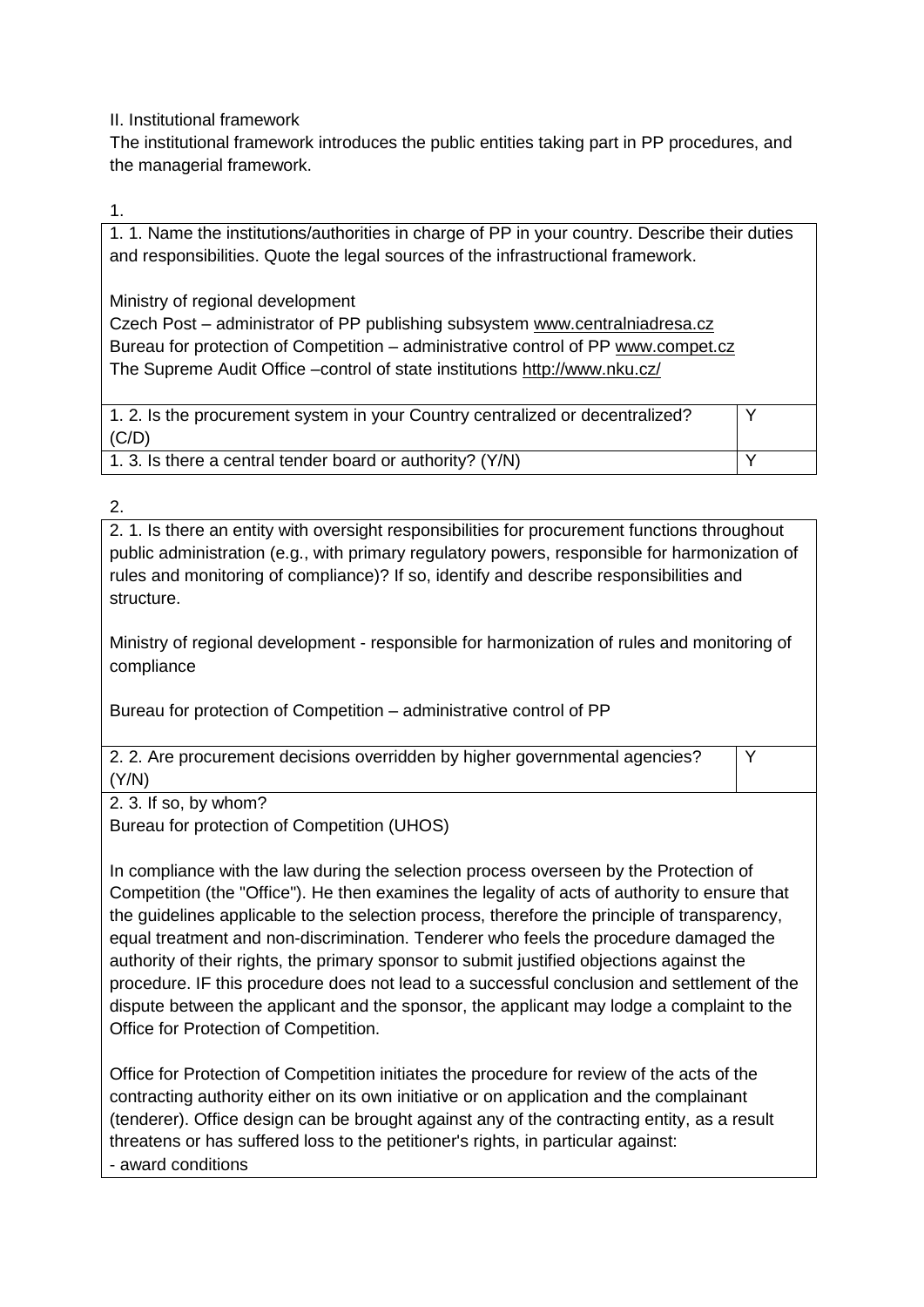- content of the notice or invitation to open tender

- exclusion of candidates from the award procedure

- decision on selecting the best bid

- use the type of procurement procedure

2. 4. Are the authorities relating to procurement clearly delegated to the entities carrying out the process? Y 2. 5. Are the applicable procedures clearly defined? The same state of the state of the state of the state of the state of the state of the state of the state of the state of the state of the state of the state of the stat

3.

3. 1. Are there any integrity and transparency guidelines or code of ethics for employees working with PP? (Y/N) Yes,

3. 2. What guidelines ensure integrity and transparency in PP? It is not centralized. Some cities have ethical codex's and there e is ethical codex of Platform for transparency in public procurement. [http://www.transparentnizakazky.cz/dokumenty/122](http://www.transparentnizakazky.cz/dokumenty/122-doporueni-pro-dodavatele-veejne-zakazky) [doporueni-pro-dodavatele-veejne-zakazky](http://www.transparentnizakazky.cz/dokumenty/122-doporueni-pro-dodavatele-veejne-zakazky)

4.

4. What institutions have the power of supervision and control in the PP system? Name the key authorities, describe their rights and duties. Distinguish between internal management control and external audit.

Bureau for protection of Competition – administrative control of PP The Supreme Audit Office –control of state institutions

5.

5. Describe how review and remedy is regulated in Public Procurement. Name the key authorities.

It is in paragraphs 110 – 124, in act 137/2006 Key authority is UHOS www.compet.cz

<http://www.pppcentrum.cz/res/data/005/000738.pdf>

The proposal must include the Office served in addition to other requirements laid down by the Public Procurement Act, proof of a deposit. The Act thus establishes as a condition for applying for bail in the amount on account of the Office for Protection of Competition. It is necessary that the applicant had passed the deposit on behalf of the Authority in due time, as proof of its composition is a necessary part of the proposal. Unfolded bond or failure to prove its composition has the effect of terminating the proceedings without a decision on the merits.

Generally, the deposit amount is 1% of the bid price of the petitioner. The law on public procurement but also sets the minimum and on the other hand, the maximum amount of deposit. The lower limit is determined by the amount of CZK 50 000, then the upper amount of 2 million. The law also regulates the situation where it is not possible to determine the offer price. In this case, the deposit consists of 100 thousand. The purpose of bail is to prevent unjustified claims for the review authority operations, and reduce the burden on the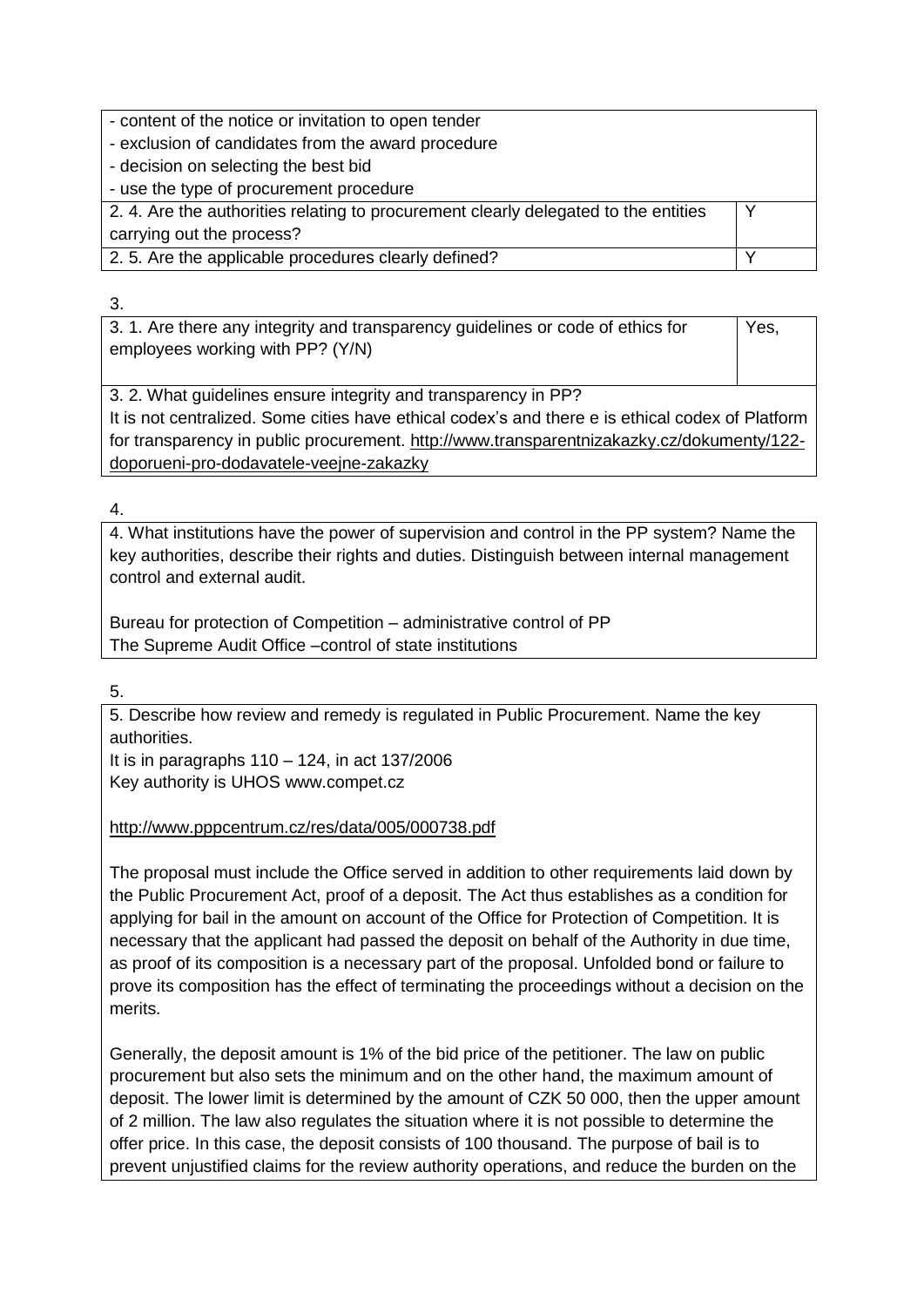Office only in cases of serious violation of the law. If the Authority finds the proposal as unjustified, and it stops the proceedings, bail forfeited and becomes the income of the state budget. In other cases, the Office deposit with interest the petitioner comes back within 15 days of the decision.

Objections may be submitted only in the procurement procedure and the sublimit excess of the contract.

The procedure for award of a small scale is not possible to object, although it is obliged to respect the principle of transparency, equal treatment and non-discrimination. Such a provision law give rise to the interpretation of many a client that the other provisions of the Public Procurement Act does not control and is thus often leads to excessive meeting of the authorities, who disregard the express provisions of the Act, which contain just fulfil the principle of transparency, equal treatment and non-discrimination violate the only obligation to them in small-scale procurement law requires. General courts in response to explicit violations of these principles of small-scale procurement concluded that unlawfull act against contracting the procurement of a small scale it is possible to defend itself. Such action against the sponsor will not be objected under § 110 of the Act, but any other act - such protest. If no protest by the contracting authority does not remove the vendor violation may be contacted at the Office for Protection of Competition and then possibly court.

The procedure for the award over the limit and below the threshold public contracts can be to challenge any alleged violation of law authority, unless such act threatened or harmed the rights of the supplier. Objections against breaking the law by the contracting authority the contractor shall deliver the sponsor within 15 days from the date of the violation of such contractor learned.

Objections to tender conditions can sponsor only deliver up to 5 days after the day was the deadline for submission of tenders. In our view, will lead to the fact that the opening of the tenders will be conducted after the authorities of this period (the 6th day after the date on which tenders should be submitted), precisely to eliminate the possibility of suppliers to challenge the terms of reference for when the opening the envelopes shows that offer a certain candidate is likely to be rated as the best.

Objections to decisions on selecting the most suitable tenders or contracting entity's decision to exclude from participation in a procurement procedure the supplier must deliver the sponsor within 15 days of receipt of notification of selection of the best supply of public order or decision to exclude from participation in procurement proceedings.

The new law also included the opportunity to challenge the cases in notification authority of intent to contract, if this happens without the authority published a notice of initiation of the procedure. The deadline for filing such objections is 15 days after publication of the notice of intent to contract.

The opposition is necessary in writing and must specify who is given authority against which the action directed in what is seen breaking the law, as well as POSIS injury that threatens suppliers.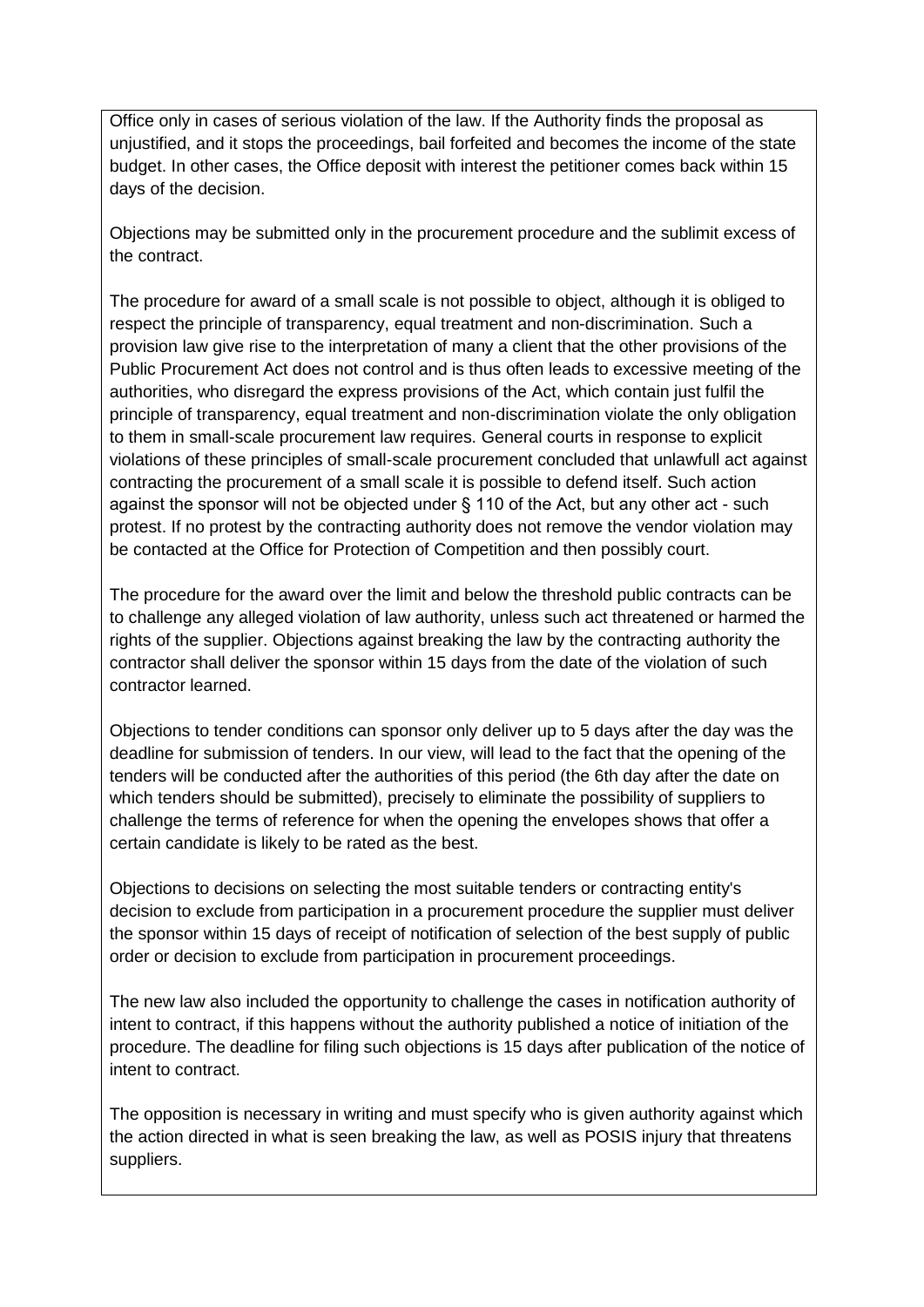Opposition generally has the effect that until the decision on the objections cannot sponsor contract with the contractor selected as the best offer.

If the sponsor fails to comply with the objections, the Contractor is to refer the objections to the Office for Protection of Competition. Objections served the Office must be delivered within 10 days from the date on which the contractor was served with the decision to sponsor non-objection.

The Authority shall commence upon receipt of an administrative procedure by filing an administrative order, summons the parties and the evidence. The Authority is not bound only filed objections, but the review process, award of contract authority complex, which, although often leads to delays in proceedings, but also often happens that the Office encounters a violation of the law, even where the complainant (the supplier) was not looking.

The amendment of 1 First 2010 also provides for two new institutes measures to the Authority to respond to violations of the law of the contracting authority and suppliers.

The Authority may decide to breach the law by the contracting authority to enter into a contract that prohibits the procurement procedure or cancel the award procedure or just a single act of authority. In the event that the contract for performance of the contract has been concluded, the Office will decide by imposing a ban to perform the contract if the tender during the committed administrative offense.

6.

6. Is there a national Public Procurement strategy? If so, describe its main objectives, targets and indicators. If it is publicly available, please add online reference.

There is a project "Streamlining the management of public property and resources" is part of the pillar "Institutions" Strategy for the international competitiveness of the Czech Republic for the period 2012 to 2020 (SMK).

PP is also mentioned I Anticorruption strategy of government.

| ×<br>__<br>r |  |
|--------------|--|
|              |  |
|              |  |

| 7. 1. Can public procurement be outsourced?                                                 | Yes |  |
|---------------------------------------------------------------------------------------------|-----|--|
| 7. 2. Do procurement agents or consultant / law firms take part in tendering?               | Yes |  |
| 7. 3. If so, under what circumstances? How are they selected?                               |     |  |
| They are selected under the same rules, PP act, as other competitive. Problem with          |     |  |
| outsourcing is in clientelistic connections of PP agencies and Big business and in dividing |     |  |
| responsibility for PP. Outsourcing of PP is one of the biggest problems connected with PP   |     |  |
| market in Czech Rep.                                                                        |     |  |
|                                                                                             |     |  |
|                                                                                             |     |  |
|                                                                                             |     |  |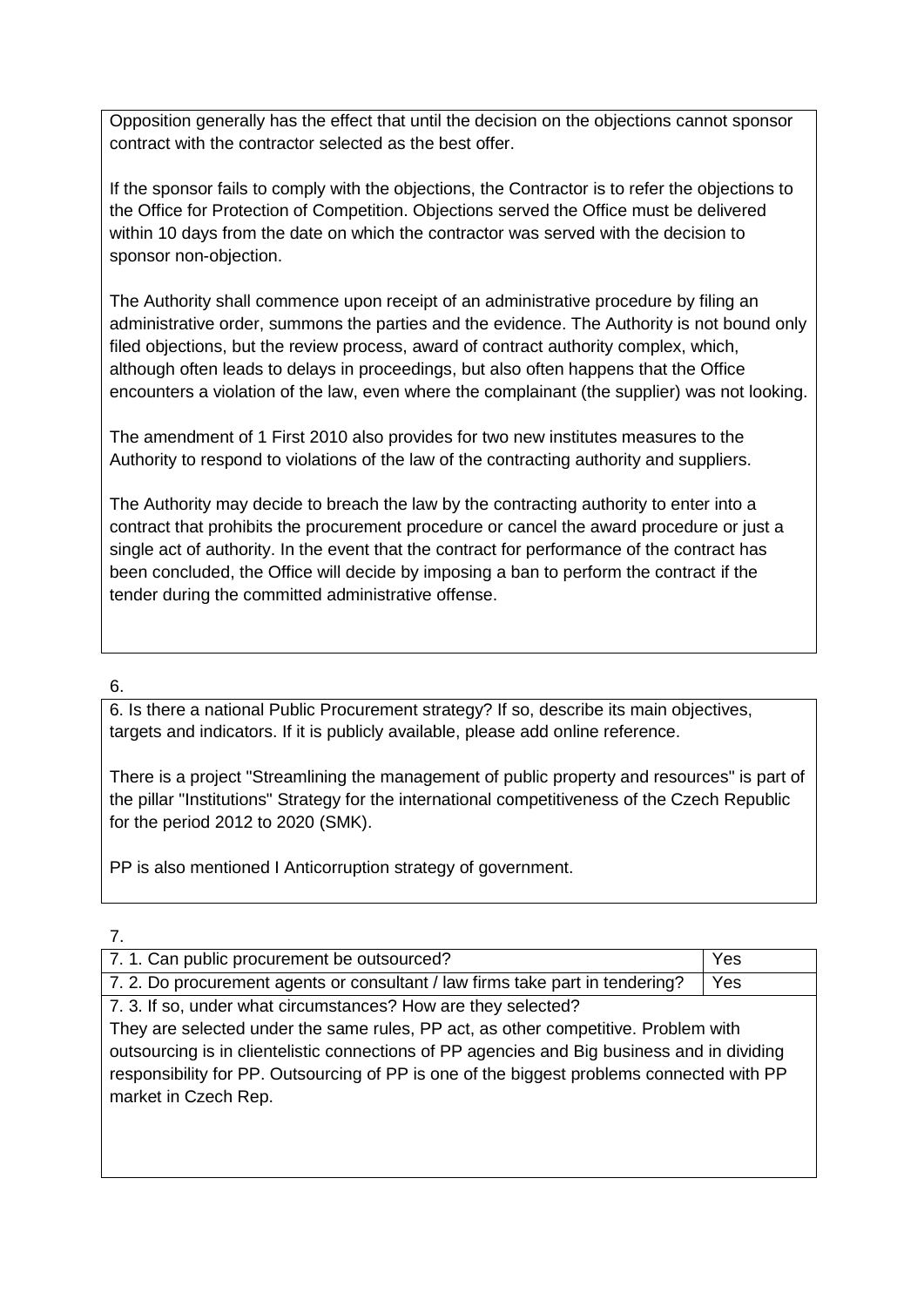7. 4. Describe the normal basis for compensation and contract duration.

There are no relevant statistic data for this question. There is big difference between services or buildings contract. Theoretically all PP should be in publishing system. But it is not obvious and very often are PP manipulated that they are divided into more PP to be under limit of 2.000.000,- Kč where is lower level of control and transparency.

## 8.

8. 1. How are employees in PP institutions recruited? (Are vacancies publicly announced? What are the HR requirements – e. g. professional certificate, experience)

There is no certification.

8. 2. How are PP employees trained? Are there regular training programs for entry- and higher level staff?

There is no centralised system.

## III. Practice and performance

The third part focusing on practical issues shows how Public Procurement systems operate in reality, how transparency and integrity are guaranteed, what deficiencies there are among them. This part plays a key role in analysing whether and how Freedom of Information prevails in the PP system.

#### 1.

| 1.1. What are the main performance indicators of the PP sector - for the year 2010? (Or latest<br>available statistics Indicate the year:          |           |                         |               |       |
|----------------------------------------------------------------------------------------------------------------------------------------------------|-----------|-------------------------|---------------|-------|
|                                                                                                                                                    |           |                         |               |       |
|                                                                                                                                                    |           |                         |               |       |
| GDP 2010 is 3667,6 Billions of CZK                                                                                                                 |           |                         |               |       |
| nominal value PP in 2010 239 billion CZK- info by Czech Credit Buro<br>270 billion CZK – info by Ministry of Regional                              |           |                         |               |       |
| Development. But Ministry also mentioned that more than half of PP is not in<br>publish in the IZVUS system so total amount of CZK is much larger. |           |                         |               |       |
| 1. 2. Please indicate the share of methods (% in volumes and cases) [Insert extra rows if                                                          |           |                         |               |       |
| needed]                                                                                                                                            |           |                         |               |       |
| Methods (cf. open, restricted                                                                                                                      | in volume |                         | case          |       |
| $etc.$ )                                                                                                                                           | In $%$    | Nominal<br>value in PPP | $\frac{0}{0}$ | TOTAL |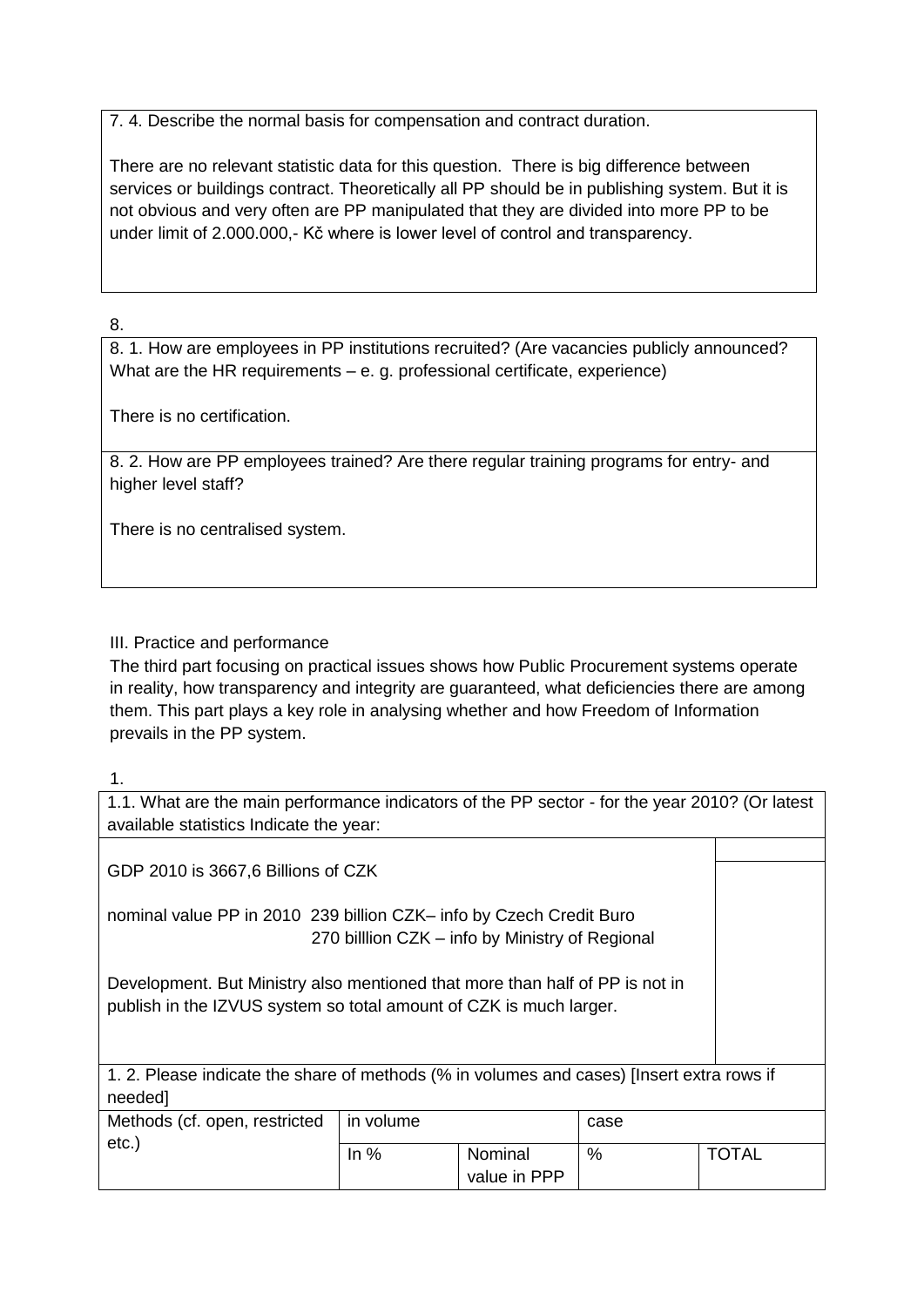|                                   |     | in billions of<br><b>CZK</b> |     |      |
|-----------------------------------|-----|------------------------------|-----|------|
| Open                              | 36% | 97,2                         |     |      |
| Restricted                        | 4%  | 10,8                         |     |      |
| Negotiated with publication       | 32% | 86,4                         |     |      |
| Negotiated without<br>publication | 23% | 62,1                         |     |      |
| Other / Unspecified               | 3%  | 8,1                          |     |      |
| <b>TOTAL</b>                      | 100 | 270                          | 100 | 9049 |

1. 3. Please indicate the share of PP types (works, goods, and services - % in volumes and cases)

# [http://www.bezkorupce.cz/wp-content/uploads/2011/10/Otevrenost\\_zadavacich\\_rizeni-EN.pdf](http://www.bezkorupce.cz/wp-content/uploads/2011/10/Otevrenost_zadavacich_rizeni-EN.pdf)

| type (cf. goods, services,<br>etc.) | in volume | case                    |        |              |
|-------------------------------------|-----------|-------------------------|--------|--------------|
|                                     | In $%$    | Nominal<br>value in PPP | In $%$ | <b>TOTAL</b> |
| [type1]                             |           |                         |        |              |
| [type2]                             |           |                         |        |              |
| <b>TOTAL</b>                        | 100       |                         | 100    |              |

2.

| 2. 1. Are summaries of information about public procurement published?                                                                                                                                                                                                                       |     | Y      |
|----------------------------------------------------------------------------------------------------------------------------------------------------------------------------------------------------------------------------------------------------------------------------------------------|-----|--------|
| (Y/N)                                                                                                                                                                                                                                                                                        |     |        |
| Most centralized official web this run by Ministry of Regional Development:<br>http://www.portal-vz.cz/default.aspx?lang=en-GB but there is lack of<br>information's like statistics, summaries etc.                                                                                         |     |        |
| Information's are published but there is no official summary. Best resource<br>for sumaries is this academicals project "Z Index". Their research has more<br>validity than official numbers www.zindex.cz                                                                                   |     |        |
| Information's about PP is possible find in www.centralniadresa.cz                                                                                                                                                                                                                            |     |        |
| Other information's about PP is possibly ask by 106/1999 act on free<br>access of information's. It needs sometimes long time of legal confrontation<br>but theoretically is it possible. Very often information's are refused to<br>publish with argument of confidential of trade secrets. |     |        |
| 2. 2. Is there any comprehensive database on PP? (Y/N)                                                                                                                                                                                                                                       |     | N      |
| 2. 3. What kind of data is available? Specify the format.                                                                                                                                                                                                                                    | Y/N | format |
| 2. 3. 1. number of received bids                                                                                                                                                                                                                                                             | y   |        |
| 2. 3. 2. number of contracts awarded                                                                                                                                                                                                                                                         | y   |        |
| 2.3.3. names of successful bidders / losing bidders                                                                                                                                                                                                                                          | y   |        |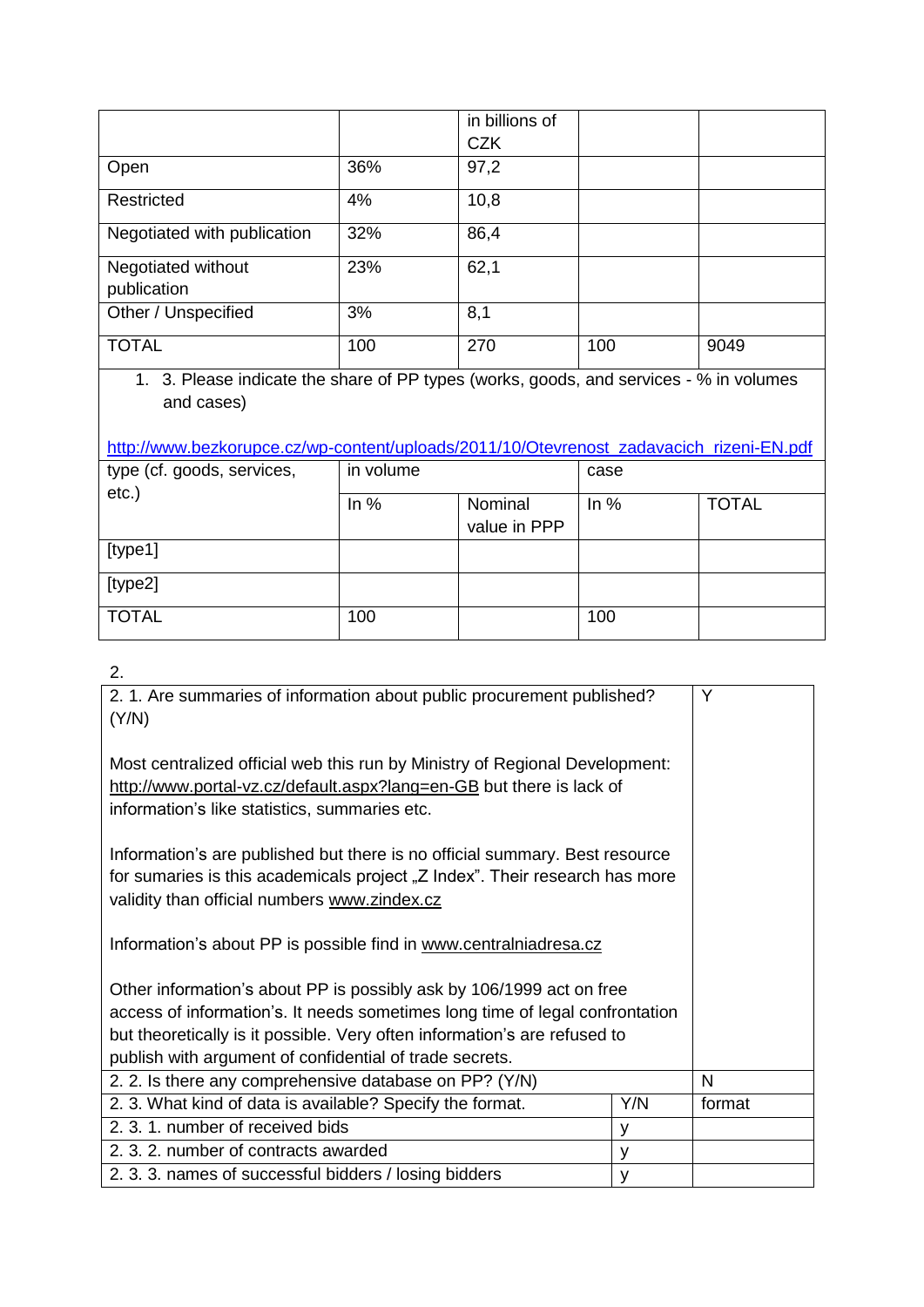| 2. 3. 4. public advertisments                                            | N               |   |
|--------------------------------------------------------------------------|-----------------|---|
|                                                                          | (possibly       |   |
|                                                                          | by              |   |
|                                                                          | 106/1999)       |   |
| 2. 3. 5. prequalification documents (if used)                            | N               |   |
|                                                                          | (possibly       |   |
|                                                                          | by<br>106/1999) |   |
| 2. 3. 6. the prequalification evaluation report documenting any          | N               |   |
|                                                                          | (possibly       |   |
| decisions not to prequalify certain potential bidders                    | by              |   |
|                                                                          | 106/1999)       |   |
| 2. 3. 7. the bidding documents                                           | N               |   |
|                                                                          | (possibly       |   |
|                                                                          | by              |   |
|                                                                          | 106/1999)       |   |
| 2. 3. 8. record of any pre-bid meetings                                  | N               |   |
|                                                                          | (possibly       |   |
|                                                                          | by<br>106/1999) |   |
| 2. 3. 9. the bid opening minutes                                         | N               |   |
|                                                                          | (possibly       |   |
|                                                                          | by              |   |
|                                                                          | 106/1999)       |   |
| 2. 3. 10. final bid evaluation report                                    | N               |   |
|                                                                          | (possibly       |   |
|                                                                          | by              |   |
|                                                                          | 106/1999)       |   |
| 2. 3. 11. detailed record of the reasons used to accept or reject        | N               |   |
| each bid                                                                 | (possibly       |   |
|                                                                          | by<br>106/1999) |   |
| 2. 3. 12. copies of bids                                                 | N               |   |
|                                                                          | (possibly       |   |
|                                                                          | by              |   |
|                                                                          | 106/1999)       |   |
| 2. 3. 13. appeals against procedures or award recommendations            | N               |   |
|                                                                          | (possibly       |   |
|                                                                          | by              |   |
|                                                                          | 106/1999)       |   |
| 2. 3. 14. signed copy of the final contract                              | N               |   |
|                                                                          | (possibly       |   |
|                                                                          | by<br>106/1999) |   |
| 2. 3. 15. any performance and advance payment securities                 | $\mathsf{N}$    |   |
| issued                                                                   | (possibly       |   |
|                                                                          | by              |   |
|                                                                          | 106/1999)       |   |
| 2. 3. 16. any changes in the final contract                              | N               |   |
|                                                                          | (possibly       |   |
|                                                                          | by              |   |
|                                                                          | 106/1999)       |   |
| 2. 3. 17. documents on contract performance/completion                   | N               |   |
|                                                                          | (possibly<br>by |   |
|                                                                          | 106/1999)       |   |
| 2.4. Is a timeline follow up of a tender possible? (Does a tender have a |                 | y |
| specific ID from the beginning to the end?) (Y/N)                        |                 |   |
|                                                                          |                 |   |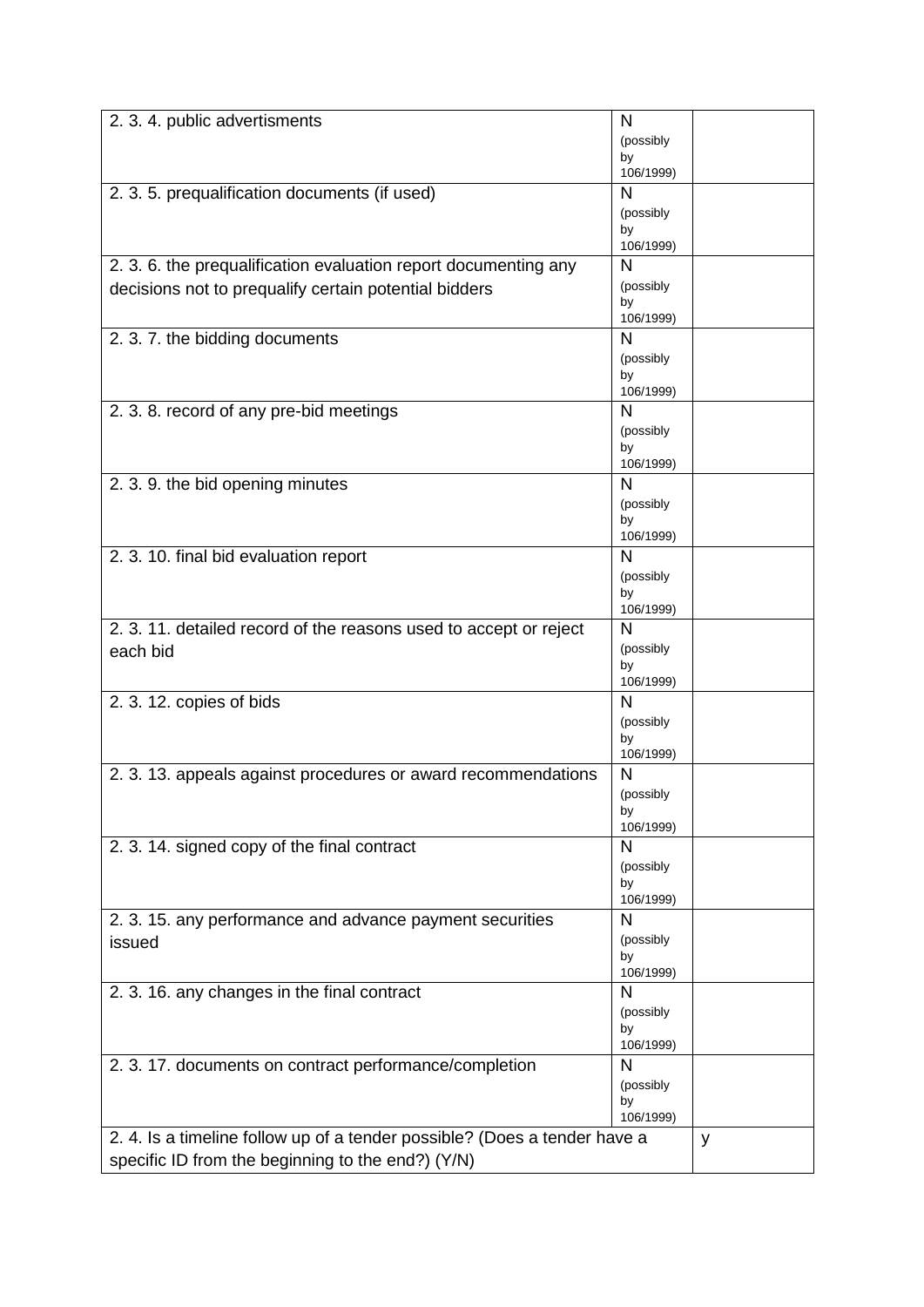2. 5. Describe the access rules. Identicate if there are legal restrictions on the public availabilty of these data. Are data easily available to the general public?

Except data from Military tenders which could be secret, all other data should be accessible to public. It is not obvious and free access to information's is still the issue.

2. 6. Describe forms of publication (printed, electronic), scope and frequency. Does the country have a national gazette (or other similar publication) published in a timely fashion?

There is web portals:

Yes - <http://www.centralniadresa.cz/cadr/> <http://www.isvzus.cz/> <http://vz.statnisprava.cz/mob.aspx?sid=0&pg=home>

2. 6. Is there a public website available with comprehensive real time data? If so, please insert reference link.

<http://www.centralniadresa.cz/cadr/> <http://www.isvzus.cz/>

2. 7. Who handles public procurement data? Name the authority.

Ministry of Regional Development Administrator of informational system Czech Post – state company

3.

| 3. 1. Do procuring entities have internal quality and control mechanisms? (Y/N)                                                                                                                                                                                       |   |  |
|-----------------------------------------------------------------------------------------------------------------------------------------------------------------------------------------------------------------------------------------------------------------------|---|--|
| 3. 2. Are they regularly audited? If so, describe scope, frequency, who carries them out, etc.<br>This is work of The Supreme Audit Office. Their powers are limited only to state institutions,<br>that mean that all regional self-governance is out of their duty. |   |  |
| 3. 3. Is procurement monitoring and administration computerized? (Y/N)                                                                                                                                                                                                |   |  |
| 3.4. How adequately do procurement entities track the key steps in the procurement<br>process and collect appropriate project-related cost and schedule information?                                                                                                  |   |  |
| 3.5. Do procurement units regularly update their informations on prices for goods<br>and works? (Y/N)                                                                                                                                                                 | n |  |
| 3. 6. For small contracts or purchase orders for goods procured using shopping<br>procedures, is a database maintained showing the current market price for<br>commonly needed items? (Y/N)                                                                           | n |  |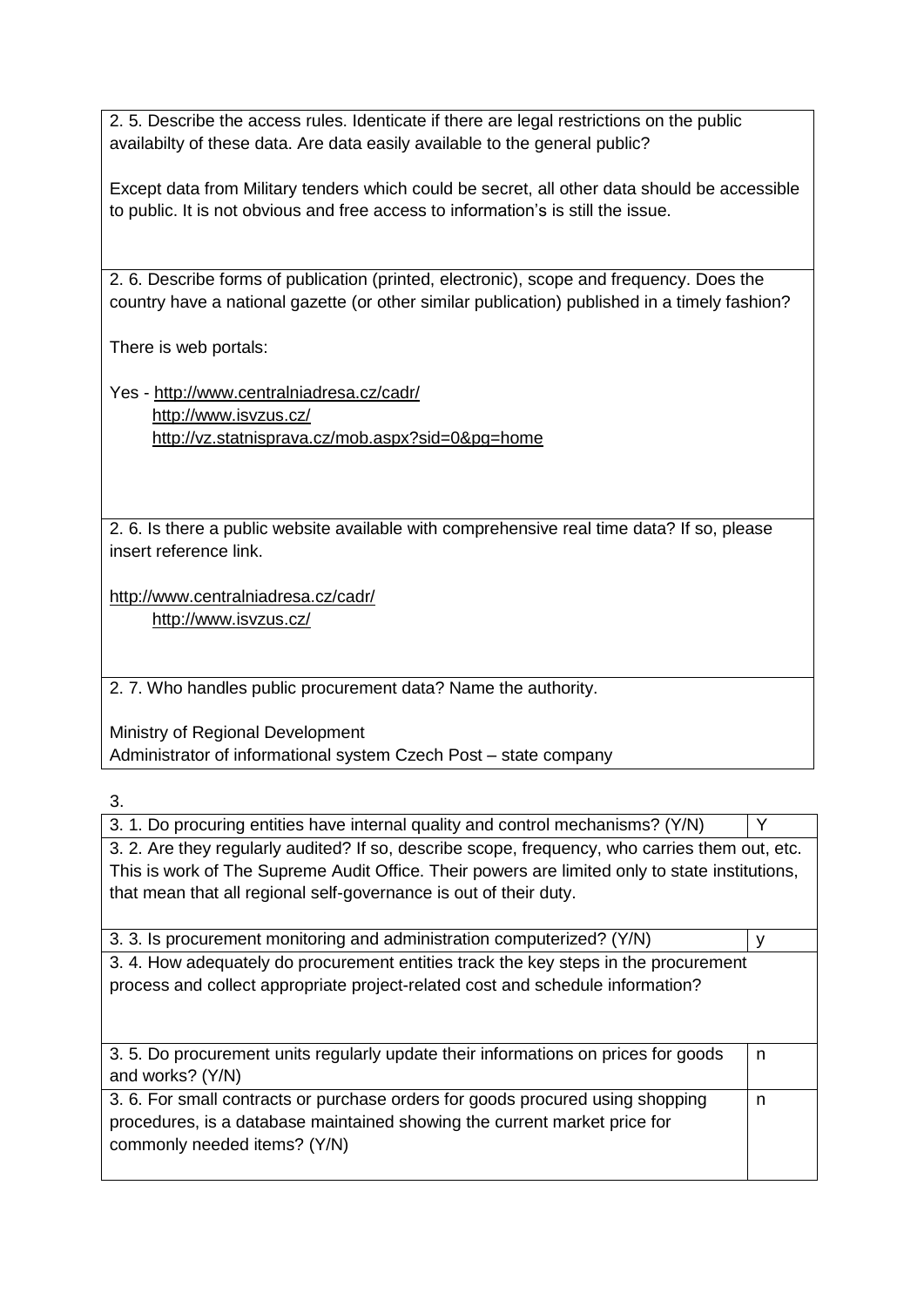| http://old.transparency.cz/pdf/TIC_ZMR_publikace.pdf                                                                                                                                                                                                                                                                                                                                                                                                                                                                                                                                                                                                                                                                                                                                                                                                                                                                                                                                                                                                                                                              |   |  |
|-------------------------------------------------------------------------------------------------------------------------------------------------------------------------------------------------------------------------------------------------------------------------------------------------------------------------------------------------------------------------------------------------------------------------------------------------------------------------------------------------------------------------------------------------------------------------------------------------------------------------------------------------------------------------------------------------------------------------------------------------------------------------------------------------------------------------------------------------------------------------------------------------------------------------------------------------------------------------------------------------------------------------------------------------------------------------------------------------------------------|---|--|
| quotation from National Economic Council of Government:                                                                                                                                                                                                                                                                                                                                                                                                                                                                                                                                                                                                                                                                                                                                                                                                                                                                                                                                                                                                                                                           |   |  |
| Small orders (up to CZK 6 million for construction work to CZK 2 million for goods<br>and services) account for about half of all public procurement in terms of volume,<br>the number of them are hundreds of thousands. But not for reasons of capacity<br>controlled by OPC and existing legislation does not specify the binding process of<br>writing, only general principles that can be interpreted with a high degree of<br>flexibility. Transparency in public procurement market in the CR is clearly not<br>sufficient. Generally dominated by purchases from the allocation of free hand in the<br>small-scale orders. Open competitions does not cover a third of the market.<br>Allocation of entering free hand obviously has a negative impact on the utilization<br>possibility of competing pressures for cost reduction of the public sector. It is also<br>necessary to emphasize THOSE small orders and contracts outside the scope of<br>the Public Procurement Act are also subject to less intensive control mechanism<br>and they can assume greater vulnerability and corrupt conduct. |   |  |
| http://www.vlada.cz/assets/media-centrum/dulezite-dokumenty/zaverecna-zprava-                                                                                                                                                                                                                                                                                                                                                                                                                                                                                                                                                                                                                                                                                                                                                                                                                                                                                                                                                                                                                                     |   |  |
| NERV.pdf page 38.                                                                                                                                                                                                                                                                                                                                                                                                                                                                                                                                                                                                                                                                                                                                                                                                                                                                                                                                                                                                                                                                                                 |   |  |
|                                                                                                                                                                                                                                                                                                                                                                                                                                                                                                                                                                                                                                                                                                                                                                                                                                                                                                                                                                                                                                                                                                                   |   |  |
| 3. 7. Are completion of contracts adequately monitored? (Y/N)                                                                                                                                                                                                                                                                                                                                                                                                                                                                                                                                                                                                                                                                                                                                                                                                                                                                                                                                                                                                                                                     | n |  |
| 3. 8. How frequently are contracts not completed on schedule? What is the major cause for<br>slippage? Which sectors and which particular kinds of contracts are effected? Specify.                                                                                                                                                                                                                                                                                                                                                                                                                                                                                                                                                                                                                                                                                                                                                                                                                                                                                                                               |   |  |
| There was a study of Z-Index on example of Czech Ministries which showed that 67% of PP<br>directly from ministries was out of information system.<br>Generally is estimated that 30% of PP are small contracts was not published in information<br>system. We could only estimate that number of missing contracts is over 30%.                                                                                                                                                                                                                                                                                                                                                                                                                                                                                                                                                                                                                                                                                                                                                                                  |   |  |

3. 9. How frequently are contracts not completed within the originally approved contract price? How frequently are clauses of the contract (quality/quantity of goods, services, work) modified? What is the major cause for modification? Which sectors and which particular kinds of contracts are affected? Specify.

This should be only estimated. There are number of contracts with increased price during execution (extra works), we know number of cases when initial scope of work was modified and additional works were carried out.

4.

4. 1. Describe briefly the selection and contract awarding procedures. (Per tender type). Take the checklist questions as a guideline

Procurement planning - defining requirements, preparation of documents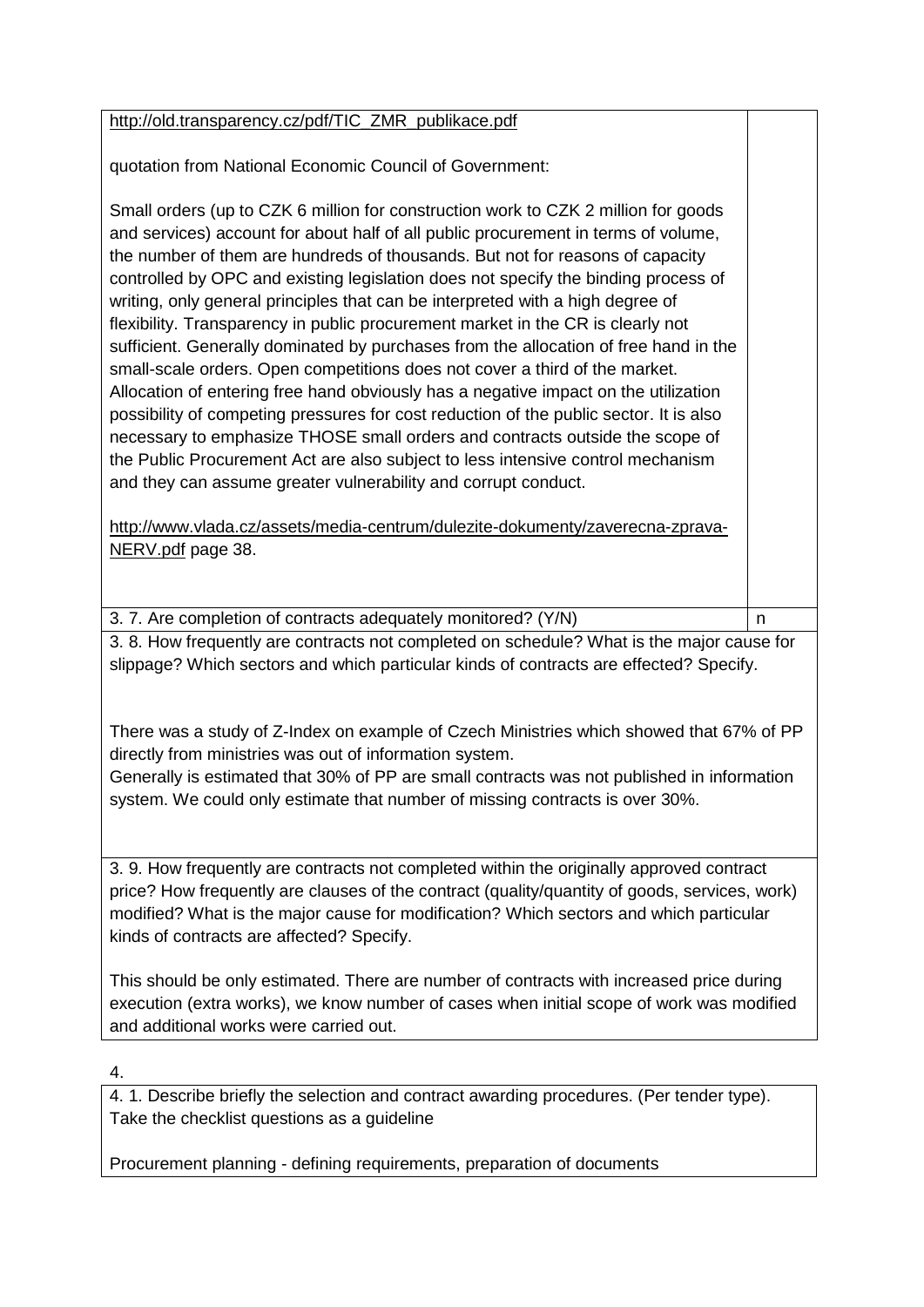Procurement procedures and vendor selection - only this phase is regulated by the Law on Public Procurement

Implementation and feedback control

| 4. 2. Are qualification criteria appropriate and clearly described? (Y/N)                | v |
|------------------------------------------------------------------------------------------|---|
| 4. 3. Do Instructions to Bidders (ITBs) contain all information necessary to             | v |
| prepare responsive bids and clearly understand evaluation criteria and their             |   |
| method of application? (Y/N)                                                             |   |
| 4.4. Are time limits for the receipt of tenders fairly prescribed and sufficient for the | v |
| preparation of bids? (Y/N)                                                               |   |
| 4.5. Are bidders afforded sufficient time to revise their bids following a               | v |
| modification of the documents? (Y/N)                                                     |   |
| 4. 6. Are qualification requirements for bidders, if any, fair and appropriate for the   | n |
| purpose of the contract? (Y/N)                                                           |   |
| 4.7. Is prequalification carried out when appropriate? (Y/N)                             | n |

4. 8. Specify the types of contract prequalification is used for.

Qualifying conditions are conditions or characteristics which must be met each supplier who is seeking the public Contract. Qualifications are grouped in 4 groups. These are the basic qualifications, professional qualifications, economic and financial qualifications and technical qualifications.

The contractor must submit an extract from the criminal records of persons authorized to act on behalf of the supplier and the Social Security statement of the absence of arrears on premiums and statements the Tax Office of the absence of tax arrears.

Since September 15, 2010 are inserted into the Act a new basic qualifications. These are: i. submit a list of shareholders or members, if a legal person;

ii. submit a list of employees or members of statutory bodies, who in the past three years working with the client and were in a position of decision-makers to decide on public procurement;

iii. submit a list of shareholders and if the supplier is a joint stock company then demonstrate that it has only issued shares.

4. 9. Who carries out the evaluations? Are evaluations conducted by qualified evaluating committees? Are evaluating committees appointed ad hoc for each evaluation? Describe the composition of evaluation committees.

There are two committees. One to open envelopes and read bids - role is to check all formal requirements and, all bidders can attend this meeting and public control is in place. The key is second committee - for evaluation of bids. It is appointed by contracting authority - it consists of experts and authority representatives. Members should declare no conflict of interests and should remain silent about bids. The qualification and professionalism of members in practice differs significantly.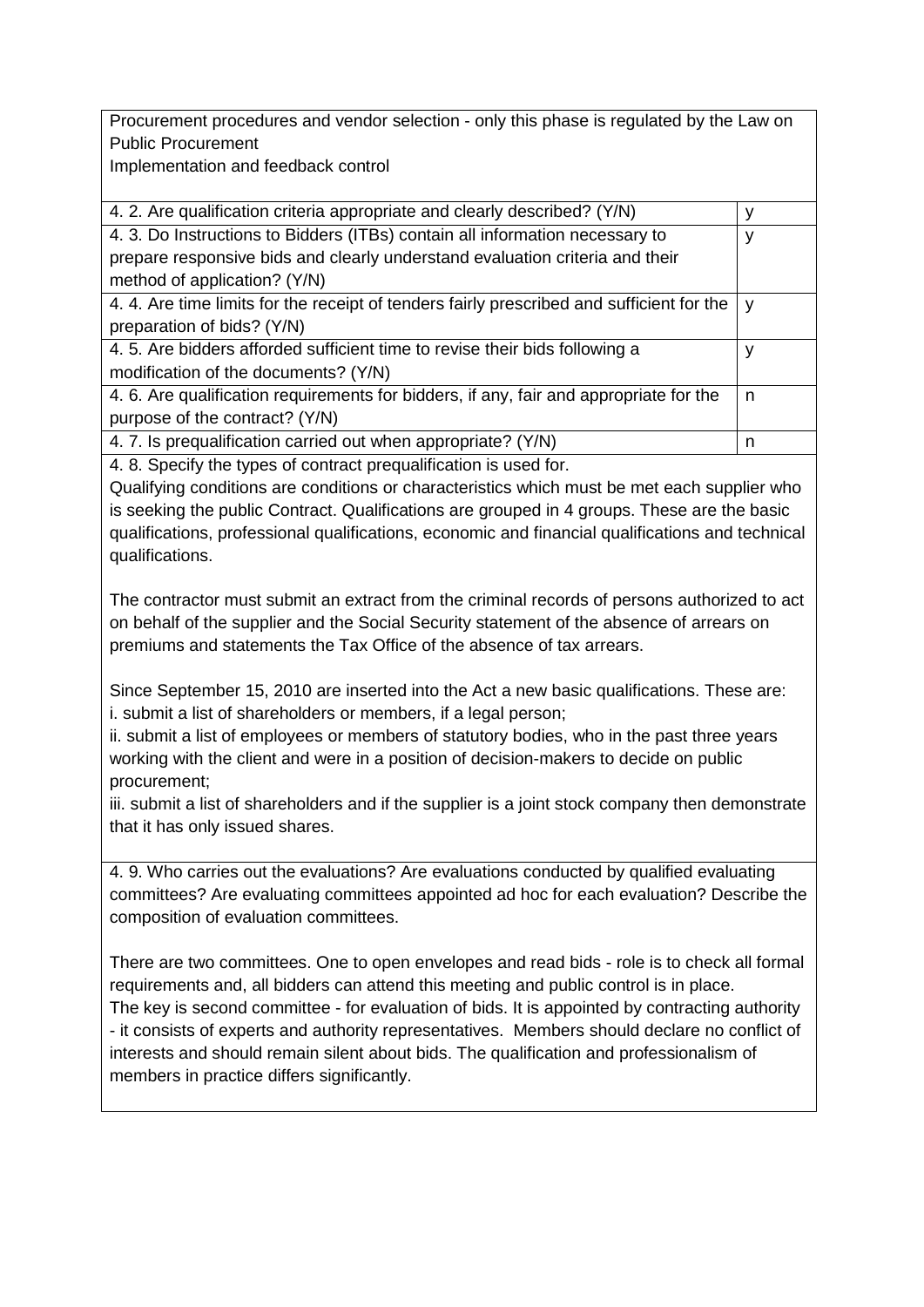4. 10. What kind of information do bid evaluation reports contain? (i.e. a clear and complete description of the evaluation process, including the reasons for rejecting any bid as nonresponsive, how the stated evaluation criteria were applied, and how the successful bidder's qualifications were verified) Describe.

Bid evaluation report contains ranking of bid, number of points each bid received, some reasoning when for instance certain bid was not evaluated). It is not necessarily enough, many bidders feel often

It should be underlined that evaluation committee only proposes winning bid, but signature of contract is in hand of contracting authority and its representative (minister, mayor, city council, and so on).

| 4.11. Are contracts required to be awarded to the lowest evaluated responsive<br>bidder who has been determined to be qualified to perform the contract<br>satisfactorily? (Y/N)                                                                                                                                                                                                                                                                                               | N |
|--------------------------------------------------------------------------------------------------------------------------------------------------------------------------------------------------------------------------------------------------------------------------------------------------------------------------------------------------------------------------------------------------------------------------------------------------------------------------------|---|
| There are two criteria – lowest price or economically advantageous bid.                                                                                                                                                                                                                                                                                                                                                                                                        |   |
| One criteria – lowest price 55,37 %<br>More criteria - economically advantageous bid 41,25 %<br>Other 3,38%                                                                                                                                                                                                                                                                                                                                                                    |   |
| Source: Analyse of CERGE-EI 2010 http://www.bezkorupce.cz/wp-<br>content/uploads/2011/10/Otevrenost zadavacich rizeni-EN.pdf<br>Project: http://www.bezkorupce.cz/verejne-zakazky-v-cr-a-sr/                                                                                                                                                                                                                                                                                   |   |
| For illustration quotation from study of National Economic Council of Government:<br>There is study of National Economic Council of Government which compare price<br>of construction works chosen European countries. This study shows that price of<br>Czech infrastructure contracts are about 62% more expensive compared to the<br>price level of housing construction. Compared to total construction prices, this<br>increase in infrastructure is still very high 38%. |   |
| 4. 12. Are additional Government approvals required before contracts can be made<br>effective? (Y/N)                                                                                                                                                                                                                                                                                                                                                                           | Y |

5. Evaluate briefly the national public procurement system in your country. Identify the major problems and challenges. Is the system clear, comprehensive and consistent compared to EU framework?

Theoretically the system is comparative with systems of PP in other countries of EU. Problem is low transparency and opening of the process.

Manipulation of PP is not organised by individuals but by professional law firms who can use all possibilities of extensive interpretation of law. The main responsibility is now on control institutions like UHOS.

WEB Resources on PP in Czech Republic (in Czech or English: